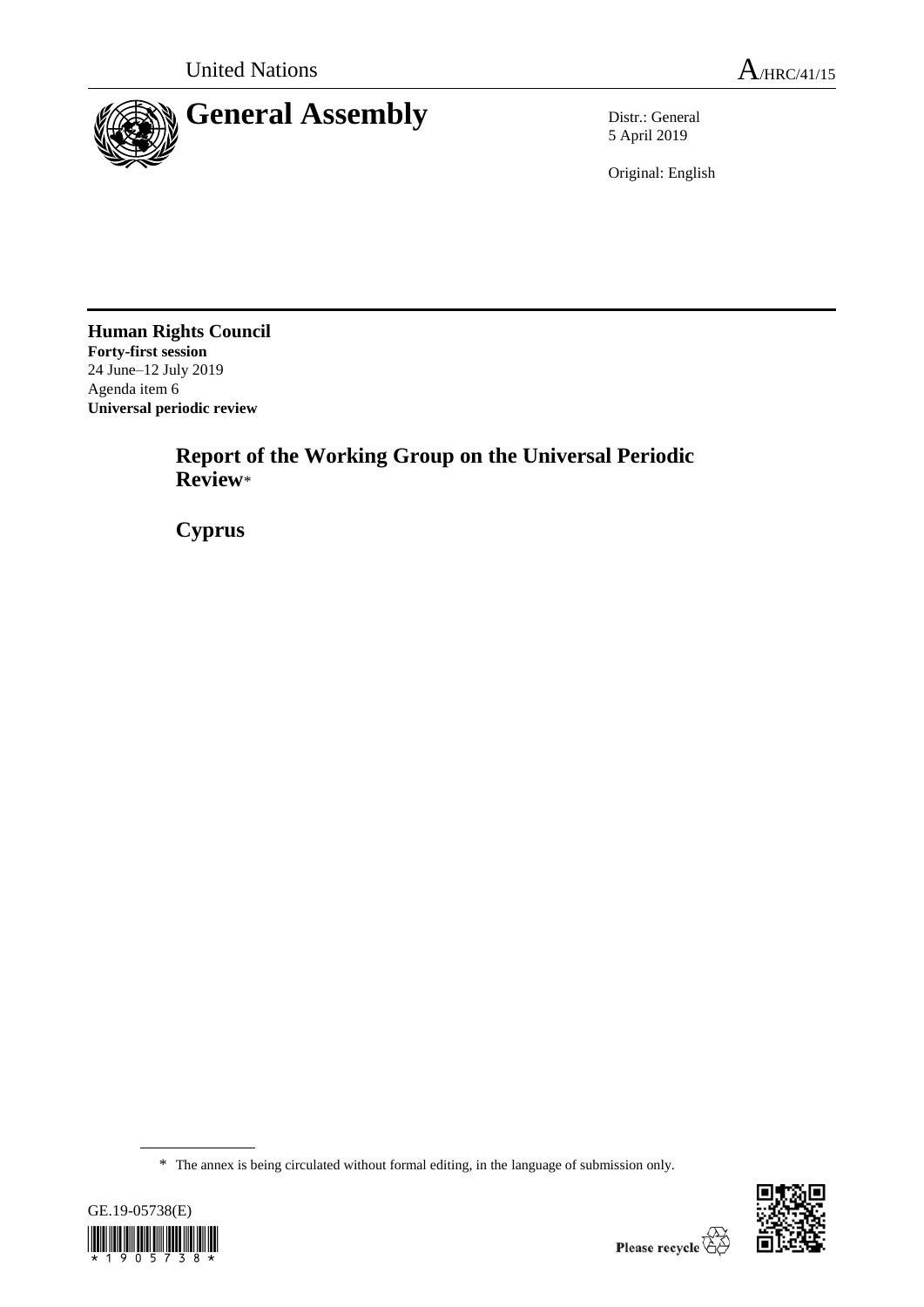# **Introduction**

1. The Working Group on the Universal Periodic Review, established in accordance with Human Rights Council resolution 5/1, held its thirty-second session from 21 January to 1 February 2019. The review of Cyprus was held at the 13th meeting, on 29 January 2019. The delegation of Cyprus was headed by the Law Commissioner of Cyprus, Leda Koursoumba. At its 17th meeting, held on 31 January 2019, the Working Group adopted the report on Cyprus.

2. On 15 January 2019, the Human Rights Council selected the following group of rapporteurs (troika) to facilitate the review of Cyprus: Austria, Nepal and Uruguay.

3. In accordance with paragraph 15 of the annex to Human Rights Council resolution 5/1 and paragraph 5 of the annex to Council resolution 16/21, the following documents were issued for the review of Cyprus:

(a) A national report submitted/written presentation made in accordance with paragraph 15 (a) (A/HRC/WG.6/32/CYP/1);

A compilation prepared by the Office of the United Nations High Commissioner for Human Rights (OHCHR) in accordance with paragraph 15 (b) (A/HRC/WG.6/32/CYP/2);

(c) A summary prepared by OHCHR in accordance with paragraph 15 (c) (A/HRC/WG.6/32/CYP/3).

4. A list of questions prepared in advance by Germany, Portugal, on behalf of the Group of Friends on national implementation, reporting and follow-up, Slovenia, Spain, Sweden, the United Kingdom of Great Britain and Northern Ireland and the United States of America was transmitted to Cyprus through the troika. These questions are available on the website of the universal periodic review.

# **I. Summary of the proceedings of the review process**

#### **A. Presentation by the State under review**

5. The delegation stated that the national report had been prepared by the Law Commission in close cooperation with the Ministry of Foreign Affairs, government departments, independent authorities and monitoring mechanisms. The Government was grateful for the participation of civil society organizations in the process of adopting legislative acts, strategies and action plans presented in the national report.

6. Cyprus had taken significant steps in further promoting human rights despite the 2013 financial crisis and challenges arising from migratory flows. The Government's commitment to promoting human rights had been enhanced by the establishment of a Human Rights Department at the Ministry of Justice. Cyprus had also been one of the first countries to undergo a voluntary national review on its implementation of the 2030 Agenda for Sustainable Development.

7. In line with its commitment to implementing Sustainable Development Goal 5, the National Action Plan for Gender Equality (2018–2021) aimed to implement the recommendations of the Committee on the Elimination of Discrimination against Women, focusing primarily on protecting and empowering vulnerable groups of women.

8. The Equality Unit of the Ministry of Justice and Public Order and the National Mechanism for Women's Rights played a leading role in the overall promotion of gender equality. A Commissioner for Gender Equality had been appointed to further advance women's rights. The reform of the Family Law, with a view to its full harmonization with the international and European human rights instruments, was one of the Government's priorities.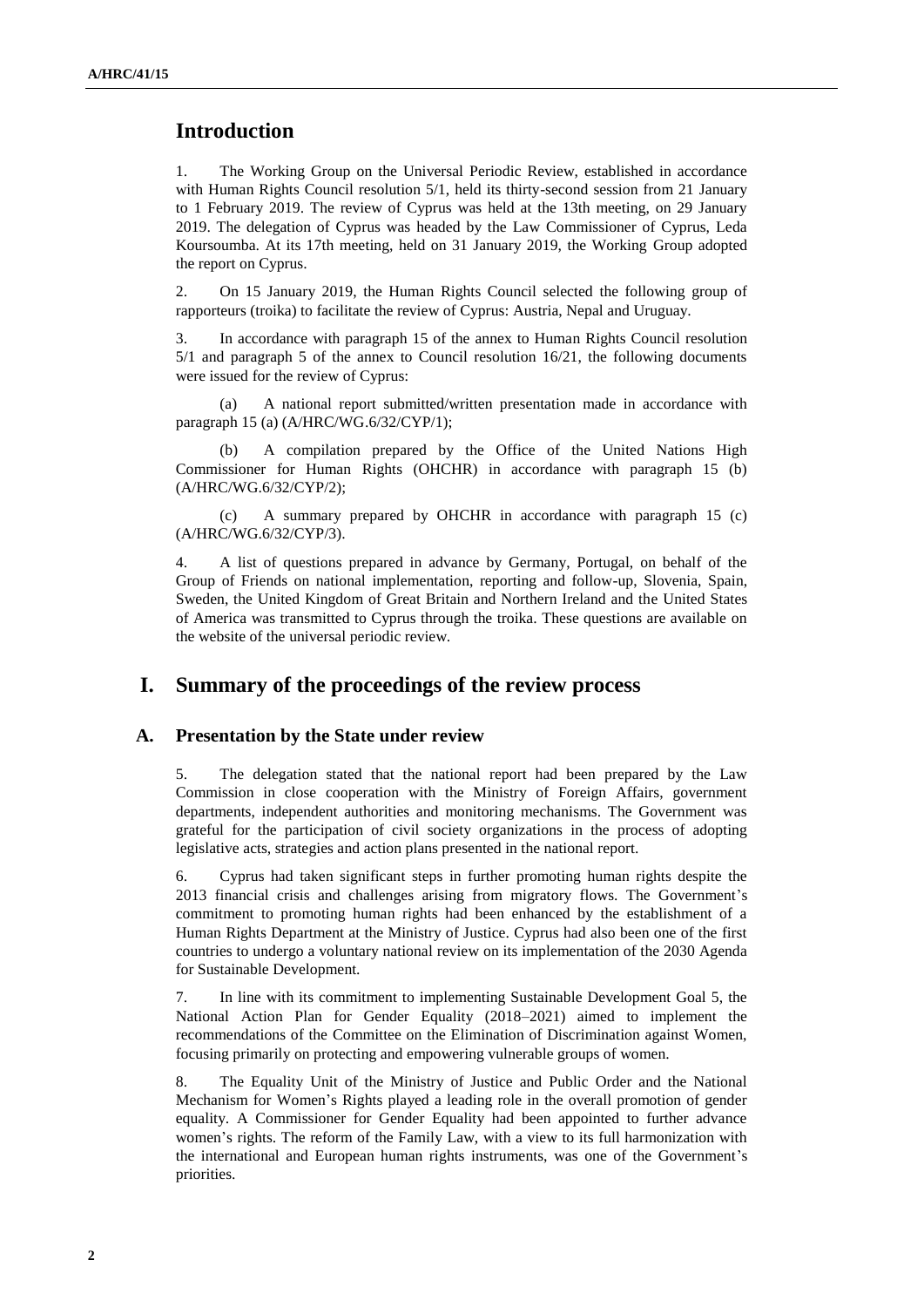9. The Government's policies had advanced the position of women in the labour market and reduced the gender pay gap. Amendments to the Maternity Protection Law and the introduction of the Paternity Law had had a positive impact.

10. The importance of women's participation in conflict resolution was reflected in the context of the most recent settlement efforts on the Cyprus question. In particular, the bicommunal Technical Committee on Gender Equality had been established to implement Security Council resolution 1325 (2000) and advise the formal peace process. The Commissioner for Gender Equality was also preparing the first national action plan on women, peace and security (2019–2022).

11. Cyprus had ratified the Council of Europe Convention on Preventing and Combating Violence against Women and Domestic Violence (Istanbul Convention) and was promoting a comprehensive legislative framework to prevent and combat violence against women and raise public awareness. Establishment of a "women's home" was under way to support the victims of violence and their families.

12. Concerning trafficking in persons, the Office for Combating Trafficking in Human Beings within the national police had been reinforced with specialized investigators. The legislative framework had also been reinforced. The Government cooperated with nongovernmental organizations to better protect victims and safeguard their rights. Police officers, together with welfare, labour, health, asylum and immigration officers, regularly participated in specialized training on identifying potential victims.

13. Regarding the rights of the child, Cyprus had ratified the Council of Europe Convention on the Protection of Children against Sexual Exploitation and Sexual Abuse and had enacted a comprehensive law to implement its provisions. Furthermore, Cyprus had adopted a National Strategy and Action Plan to Combat Sexual Abuse and Exploitation of Children and Child Pornography. Additionally, a "children's home" to support child victims and their families and a coordination committee to prevent and combat sexual abuse and exploitation of children had been established.

14. Systematic efforts had been made to increase access to education for all children and strengthen the quality of the education, in line with Sustainable Development Goal 4. Cyprus also aimed to ensure equal opportunities at all levels of education and an Action Plan for Gender Equality in Education (2018–2020) had been adopted. Furthermore, a National Strategy for the Prevention and Combating of Violence in Schools had been developed.

15. With regard to the protection of children, Cyprus had launched the "baby's dowry" project, aimed at addressing poverty through the provision of basic material assistance to newborns in deprived families. The Government had ratified the Optional Protocol to the Convention on the Rights of the Child on a communications procedure. Cyprus also paid particular attention to the rights of migrant children, who were entitled to health, education and social care. Migrant children were never detained.

16. Cyprus accorded high priority to the rights of children with disabilities. The Law on Special Education was in the process of being reformed. The First National Disability Strategy (2018–2028) and the Second National Disability Action Plan (2018–2020) had been approved, based on the concluding observations of the Committee on the Rights of Persons with Disabilities.

17. Cyprus was fully committed to advancing the rights of the lesbian, gay, bisexual, transgender and intersex community and had joined the Equal Rights Coalition. A Law on Civil Partnership of Same- or Opposite-sex Couples had been enacted and the Criminal Code had been amended, including homophobic motivation and gender identity as aggravating circumstances.

18. Cyprus put particular emphasis on combating racism, respecting diversity and facilitating the integration of children from diverse ethnic backgrounds in the education system. The Code of Conduct against Racism and the Guide for Managing and Reporting Racist Incidents served as a toolbox for schools.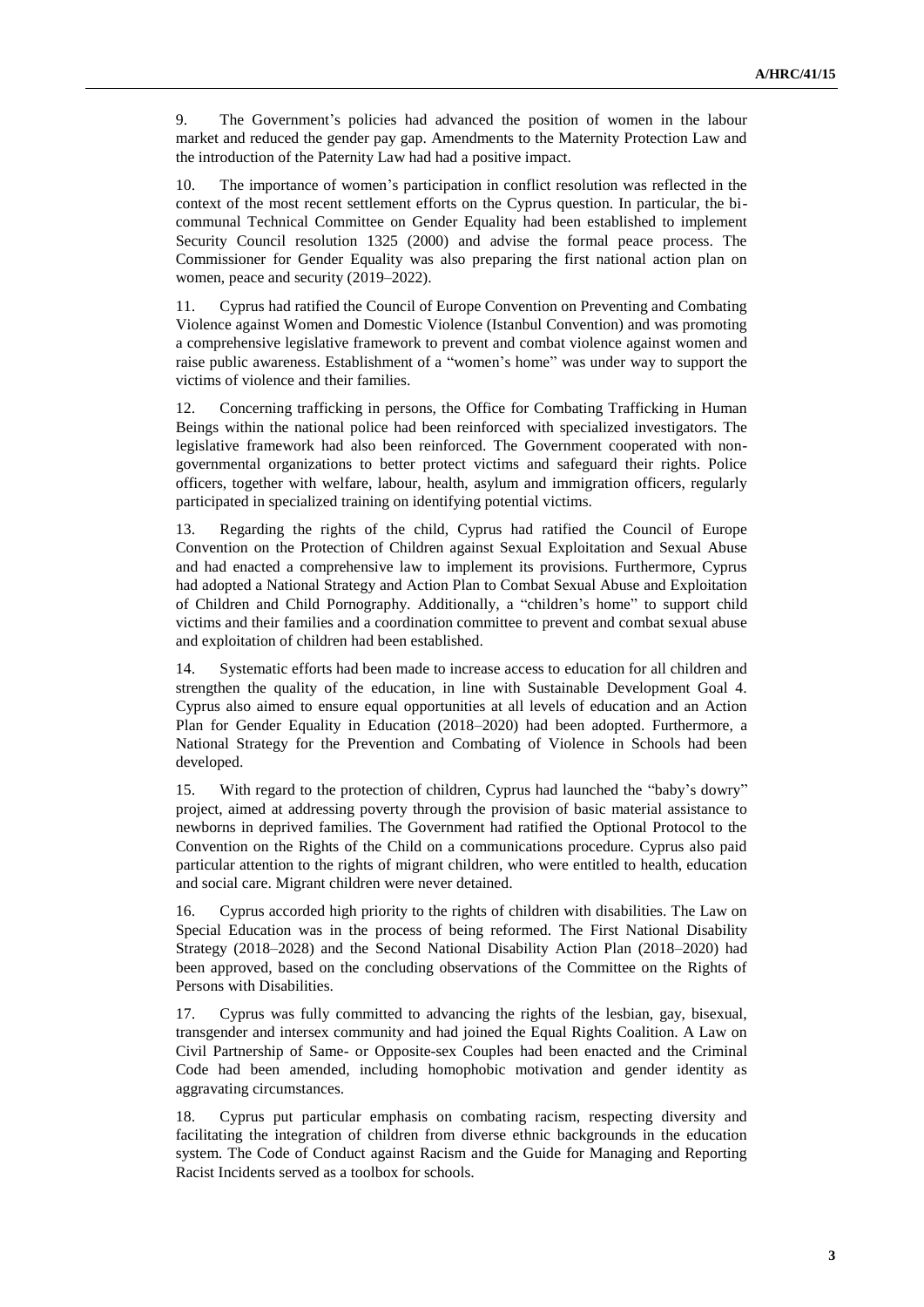19. Cyprus attached great importance to the protection of cultural heritage and its linkage to the enjoyment of cultural rights.

20. In 2018, Cyprus had recorded the highest per capita rate of registered first-time applications for asylum in the European Union. Cyprus was working towards the implementation of the Global Compact for Safe, Orderly and Regular Migration and the global compact on refugees. The Asylum Service had been reinforced with additional personnel and the reception conditions had improved. Additionally, asylum seekers had free access to health care, with priority granted to possible victims of torture.

21. Cyprus was in full compliance with the European Union *acquis* on the labour rights of migrants. Measures had been implemented, including a special mechanism for regular inspections of private employment agencies.

22. The Government had carried out a general prison reform based on a human-centred approach aimed at the rehabilitation and reintegration of inmates.

23. Cyprus had successfully implemented a European Union-International Monetary Fund macroeconomic adjustment programme. The introduction of the guaranteed minimum income scheme had played a major role in improving poverty indicators.

24. The most serious obstacle to the enjoyment of human rights by the people of Cyprus was the continued illegal occupation of about one third of its territory by a foreign country since 1974. In its jurisprudence, the European Court of Human Rights had clearly stressed that the violations of human rights in the occupied part of Cyprus were imputable to that foreign country. The Government of Cyprus was regrettably not in a position to ensure respect of human rights treaties or to apply its human rights laws and policies in the areas not under its effective control. The information and data presented in its national report and in its opening statement concerned areas under the effective control of the Government of Cyprus.

#### **B. Interactive dialogue and responses by the State under review**

25. During the interactive dialogue, 82 delegations made statements. Recommendations made during the dialogue are to be found in section II of the present report.

26. Uruguay welcomed the ratification of the Optional Protocol to the Convention on the Rights of the Child on a communications procedure and the implementation of the new National Action Plan for Gender Equality.

27. The Bolivarian Republic of Venezuela noted the National Action Plan for Gender Equality and the National Strategy to Combat Sexual Abuse and Exploitation of Children and Child Pornography.

28. Viet Nam appreciated the efforts to protect and promote the rights of vulnerable groups, and welcomed the leading role of Cyprus in the region in addressing climate change.

29. Afghanistan commended Cyprus on the measures taken to protect the rights of asylum seekers, refugees and migrant workers and the initiatives to promote equal access to education for all children.

30. Albania congratulated Cyprus on the ratification of international legal instruments and appreciated the adoption of action plans on gender equality and on the fight against domestic violence and gender discrimination in employment.

31. Algeria noted the measures taken to ratify the Convention on the Reduction of Statelessness and the endorsement of the Charter on Inclusion of Persons with Disabilities in Humanitarian Action.

32. Argentina congratulated Cyprus on the signature of the Safe Schools Declaration and commended the adoption of the new Action Plan for Gender Equality.

33. Armenia applauded the achievements in combating trafficking in human beings and thanked Cyprus for its policies to protect the rights of religious minority groups.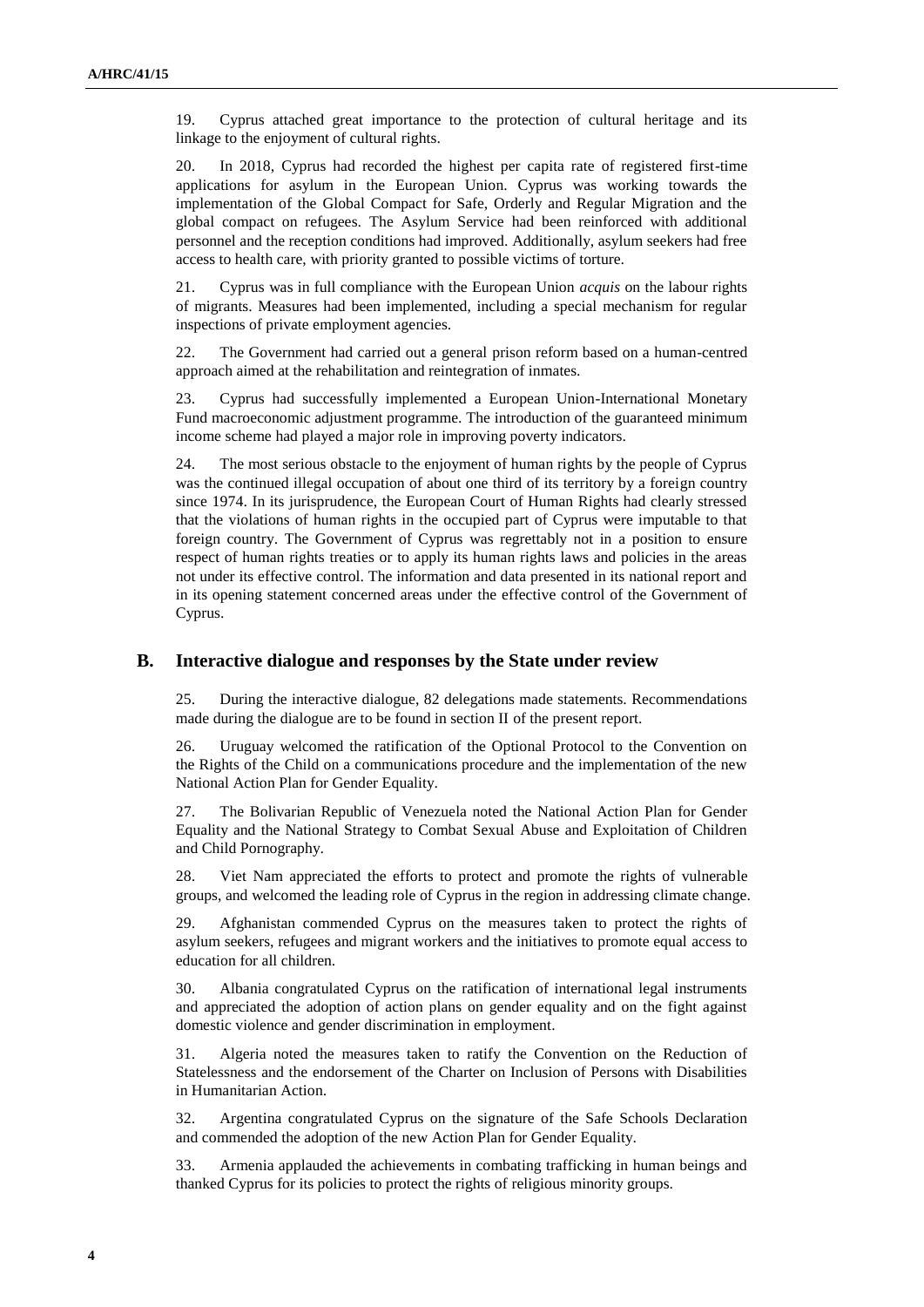34. Australia noted that women continued to be absent from senior peace and security roles in Cyprus. It also noted reports of ongoing discrimination against lesbian, gay, bisexual, transgender and intersex persons.

35. Azerbaijan remained deeply concerned by the widespread use of lengthy detention of asylum seekers as well as victims of trafficking. It stated that overcrowding and cases of torture in prisons remained to be addressed.

36. Bahrain commended the new National Action Plan for Gender Equality (2018– 2021).

37. Belarus noted the adoption of laws to combat human trafficking and sexual exploitation of children, and the implementation of new national plans, including on gender equality and on combating domestic violence.

38. Bhutan noted the ratification of key international human rights instruments and commended Cyprus for taking a proactive role in promoting cultural rights and the protection of cultural heritage.

39. Brazil commended the gender-sensitive approach of Cyprus regarding the role of women in conflict resolution, post-conflict rehabilitation, reconciliation and sustainable peace, and encouraged Cyprus to continue efforts towards the elaboration of its national action plan on women, peace and security.

40. Bulgaria commended measures to address the destruction and trafficking of cultural heritage worldwide and in Europe, and appreciated the priority attached to the rights of children and persons with disabilities.

41. Canada welcomed the positive steps taken by Cyprus to advance gender equality, including creating a Strategic Action Plan for Gender Equality and a technical committee to implement the plan.

42. Chile acknowledged the ratification of numerous international treaties on human rights, following up on the recommendations accepted in the second cycle of the universal periodic review.

43. China commended the active implementation of the 2030 Agenda for Sustainable Development and measures against destruction and illicit trafficking of cultural heritage. It welcomed implementation of the National Action Plan for Gender Equality (2018–2021).

44. Croatia commended efforts at prison reform. It stated that there was room for improvement in the areas of prevention of violence against women, including trafficking of women and girls, and equality between men and women.

45. Cuba noted the various initiatives carried out to implement the recommendations made during the previous review, including the updating of legislation, policies and national plans.

46. Denmark stated that indigenous peoples were among the most marginalized populations around the world, often facing discrimination and exploitative labour conditions, which violated their human rights.

47. The Dominican Republic appreciated the efforts made by Cyprus in the ratification of new international instruments to guarantee better protection of human rights in the country.

48. Ecuador noted the implementation of the new National Action Plan for Gender Equality (2018–2021).

49. Egypt complimented the pioneering role of Cyprus in combating the destruction of archaeological international heritage and welcomed the National Action Plan for Gender Equality (2018–2021).

50. El Salvador welcomed the completion of the voluntary national review for the 2030 Agenda, as well as the commitments undertaken by Cyprus to advance the Agenda's implementation.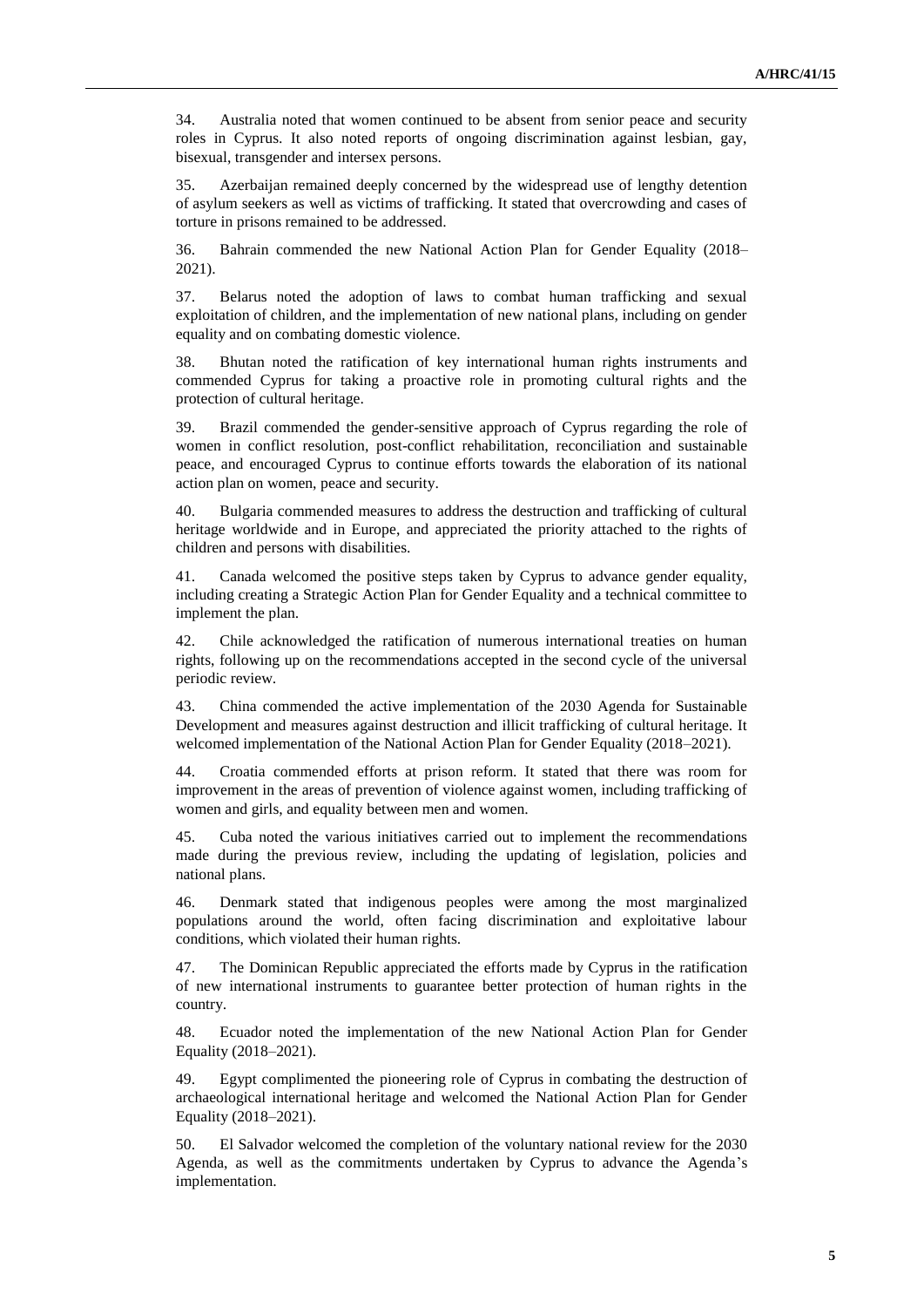51. Ethiopia commended Cyprus for actively promoting, regionally and internationally, the adoption of measures against the destruction and illicit trafficking of cultural heritage.

52. Replying to questions and comments, the delegation of Cyprus stated that the Law Commissioner, in cooperation with the Ministry of Foreign Affairs, was monitoring progress in the implementation of the accepted universal periodic review recommendations. In implementing the recommendations, the Government held consultations with all competent services and civil society organizations and took into consideration their views.

53. Cyprus was strengthening its efforts to improve the working conditions of all non-European Union workers. Their terms of employment were the same as those provided in collective agreements. Cyprus had ratified the International Labour Organization (ILO) Protocol to the Forced Labour Convention, 1930 (No. 29), and had taken steps towards ratifying the ILO Private Employment Agencies Convention, 1997 (No. 181), as its provisions were met by national law. Furthermore, the supervision of private employment agencies had been strengthened and the performance of the inspectorate mechanism had been enhanced.

54. The Safety and Health Law covered domestic workers. Deportation of injured workers due to their illegal status had been suspended. In addition, non-European Union nationals residing in Cyprus were entitled to the same social security benefits as Cypriot nationals.

55. With regard to access to the labour market, the Public Employment Service offered placement in the Government-controlled areas and vocational guidance services to Turkish Cypriot jobseekers who held a Cyprus identity card, irrespective of whether they lived in the Government-controlled or occupied territories. Furthermore, all Cypriots living in the non-Government controlled areas had access to health-care benefits under the same conditions as the rest of the population.

56. With regard to asylum, Cyprus remained committed to its international obligations and had secured the provision of appropriate reception conditions for asylum seekers. It had introduced a proper status determination procedure, including a special identification procedure for vulnerable persons and effective remedies. Asylum seekers were never detained. A new operational scheme for the reception and accommodation centre in Kofinou had been introduced with the deployment of additional personnel, offering cleaning, security and health services. A coordination mechanism had been established, which foresaw the participation of non-governmental organizations and the Office of the United Nations High Commissioner for Refugees.

57. Detention of migrants was used as a measure of last resort, while priority was given to voluntary returns. Detention for the longest period possible occurred only when serious matters of public order and security were involved. Detentions were reviewed on a monthly basis.

58. The main focus of the integration policy was the inclusion of non-European Union nationals into society, for example through free Greek language courses and vocational training and awareness campaigns were conducted for the sensitization of the general public on the issue.

59. The national legislation concerning trafficking was victim-centred and included a gender perspective. Accordingly, victims were entitled to a temporary residence permit, emergency medical treatment and access to social benefits, such as full access to the guaranteed minimum income scheme.

60. With regard to nationality, legislation did not include discriminatory provisions against any ethnic group or non-European Union nationals.

61. The Government was in the process of considerably expanding the range of jobs to which asylum seekers had access. Additionally, asylum seekers had access to the labour market one month after they applied for asylum, instead of six months under the previous arrangements. The improved access to the labour market, together with the material reception conditions provided to asylum seekers, were considered sufficient and the process had been streamlined to avoid significant delays in the reception of monthly coupons and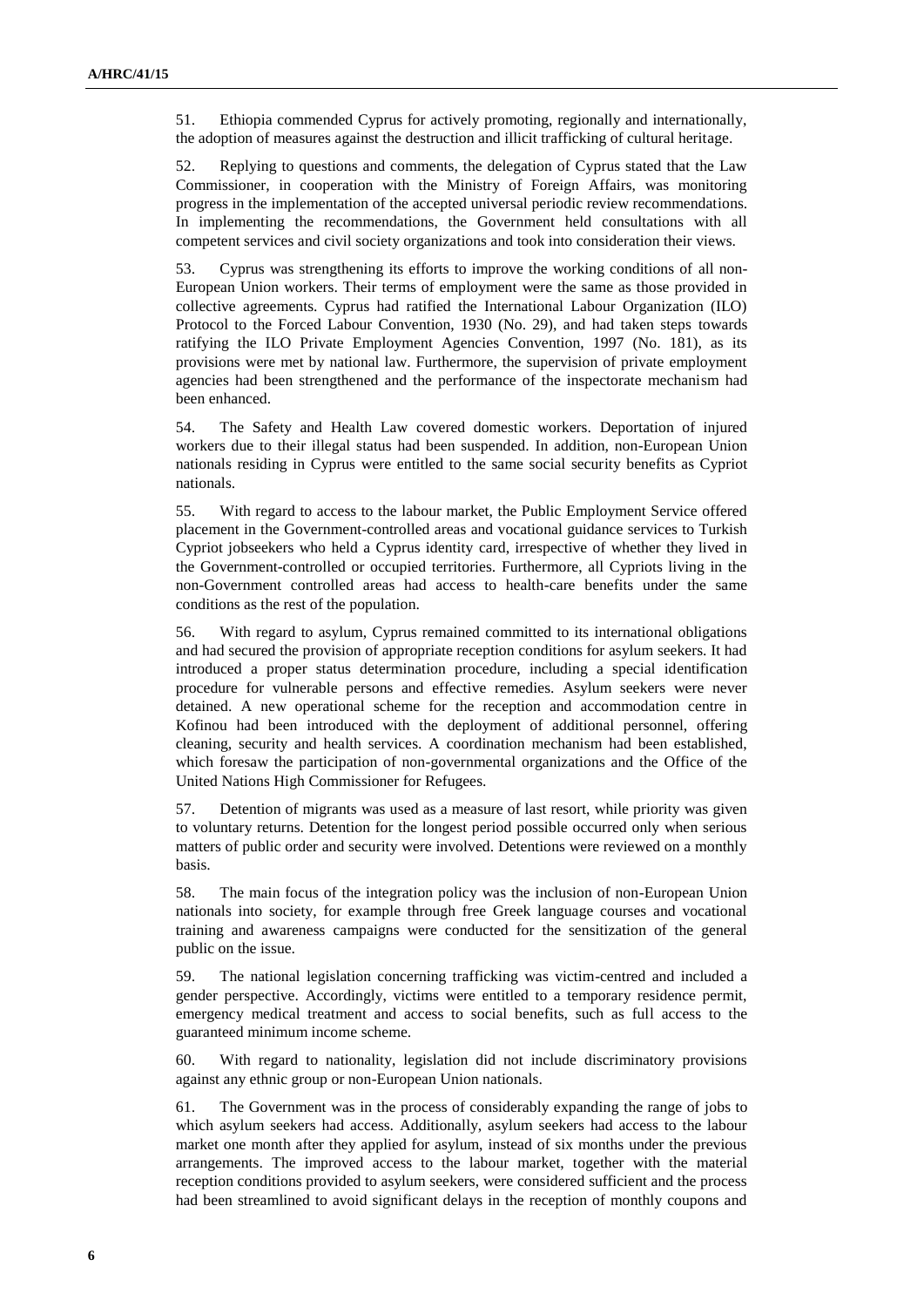rent allowance. Emergency financial assistance in cash and immediate rehabilitation was provided to asylum seekers who were unable to secure accommodation themselves.

62. France welcomed progress in combating gender discrimination in the workplace, the protection of asylum seekers and child protection, and the adoption of a law to fight against discrimination and violence on the grounds of sexual orientation.

63. Georgia commended the ratification of international legal instruments and positively assessed the adoption of national plans to combat domestic violence and human trafficking.

64. Germany was concerned about the increasing homelessness among asylum seekers and the current approach to processing applications for Cypriot nationality.

65. Greece commended Cyprus for the implementation of the National Action Plan for Gender Equality and the National Action Plan for the Prevention and Combating of Violence in the Family. It also commended Cyprus for measures taken in favour of unaccompanied migrant children.

66. Honduras congratulated Cyprus on the adoption of the National Action Plan for Gender Equality.

67. Hungary commended measures to protect vulnerable groups, including women and children. It remained concerned about the low school attendance and high dropout rates among Roma children.

68. Iceland commended progress in ensuring access to asylum procedures and protection from refoulement.

69. India appreciated efforts to implement the Sustainable Development Goals. It welcomed the National Action Plan for Gender Equality (2018–2021).

70. Indonesia welcomed the adoption of the National Action Plan for the Prevention and Combating of Violence in the Family (2017–2019) and amendments to the Maternity Protection Law.

71. The Islamic Republic of Iran commended efforts to improve the normative and structural frameworks aimed at promoting human rights and the establishment of new complaint mechanisms for domestic workers and labourers.

72. Iraq commended efforts to bridge the gender pay gap.

73. Ireland welcomed the prioritization of women's rights and gender equality, and appreciated efforts to integrate migrants. Ireland was concerned about obstacles faced by particular groups in attaining Cypriot nationality.

74. Israel was encouraged by the progress achieved in improving gender equality, including a significant decrease in the gender pay gap. Israel welcomed the implementation of the National Action Plan against Human Trafficking.

75. Italy praised efforts to promote cultural rights and protect cultural heritage.

76. Jordan expressed appreciation for the commitment of Cyprus to uphold fundamental freedoms, as crystallized in the various legislative, constitutional and structural amendments.

77. Kuwait praised efforts to integrate human rights in efforts to achieve the Sustainable Development Goals, and commended efforts to ensure appropriate health care for children and protect them from violence and sexual abuse.

78. Kyrgyzstan was pleased to note efforts towards the empowerment of women, gender equality and the elimination of discrimination against women and efforts to protect the rights of the child.

79. The Lao People's Democratic Republic commended Cyprus on progress made in implementing the recommendations made in the previous review cycle, including with regard to the promotion of gender equality and the rights of women and children.

80. Lebanon commended the establishment of mechanisms for joining the main international human rights instruments and promoting the protection of vulnerable groups.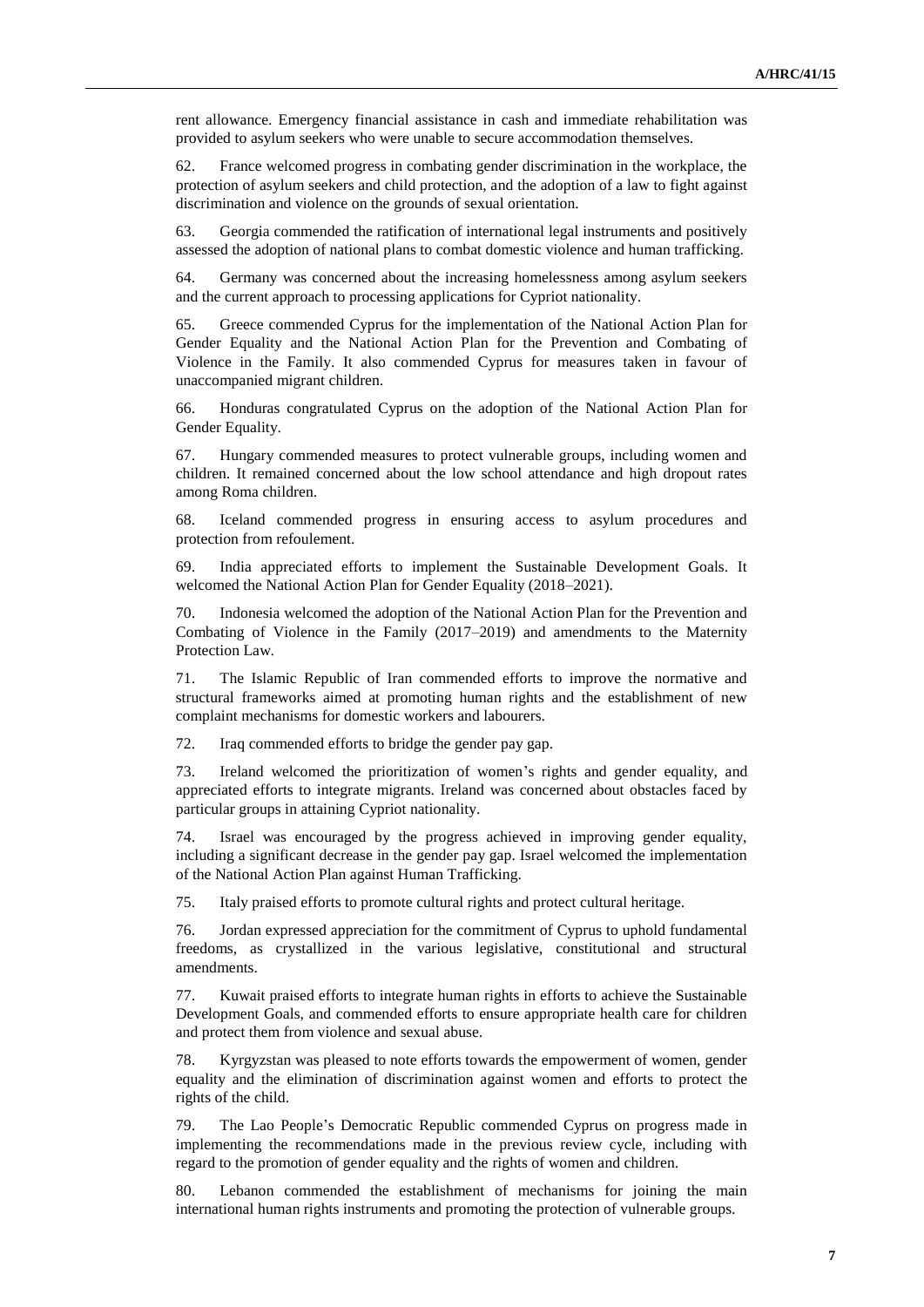81. Malaysia commended progress made, especially in socioeconomic sectors, noting that despite those advancements prevailing challenges in the areas of poverty reduction, health care and education could be better addressed in order to improve living conditions.

82. Maldives welcomed the adoption of the Council of Europe Convention on the Protection of Children against Sexual Exploitation and Sexual Abuse and the national Strategy on the Health Rights of the Child.

83. Malta commended the steps taken over the past four years, in particular those aimed at the advancement of the rights of lesbian, gay, bisexual, transgender and intersex persons in Cyprus.

84. Mexico recognized advances since the previous cycle, particularly the establishment of the Commissioner for Administration and Human Rights.

85. Montenegro encouraged Cyprus to intensify efforts to adopt a comprehensive bill aimed at fully integrating the provisions of the Istanbul Convention into domestic legislation. Montenegro welcomed the improvement of the overall framework for protecting children from sexual abuse and exploitation.

86. Myanmar appreciated the positive developments in implementing the recommendations made during the second review, despite challenges.

87. Nepal applauded the decision of Cyprus to assume a leading role and coordinate efforts within the region to reverse the impact of climate change, especially in the Eastern Mediterranean. It welcomed the National Action Plan for Gender Equality (2018–2021) and hoped for its effective implementation.

88. The Netherlands encouraged Cyprus to continue efforts towards reunification. It commended progress in the field of equal rights for lesbian, gay, bisexual, transgender and intersex persons. The Netherlands remained concerned, however, about discrimination, particularly on the basis of racial and ethnic background. Further steps needed to be taken to ensure the non-discriminatory application of the law on obtaining nationality and to prevent statelessness.

89. Nicaragua made a recommendation.

90. Nigeria commended Cyprus for its cooperation with human rights mechanisms and for upholding human rights, and its efforts in implementing the previous recommendations. Nigeria acknowledged efforts in protecting the rights of migrants and combating human trafficking.

91. Oman recognized the efforts of Cyprus to promote and protect human rights, particularly cultural rights, to protect cultural heritage, to counter climate change, to promote gender equality and to prevent the sexual abuse and exploitation of children.

92. In replies to questions, the delegation of Cyprus stated that education in public schools was focused on tolerance and respect for other cultures. The Government continued its support for the Imagine Programme, which had been approved by the negotiators of the two communities. During the programme, Greek Cypriot pupils come into contact with their Turkish Cypriot peers accompanied by their teachers and discussed issues of stereotyping, discrimination and racism.

93. The Government had been striving to meet the educational needs of members of religious groups. The Department of Cultural Services promoted and protected the rights of religious groups. Separate funds had been reserved and dedicated to three religious groups, following close consultation with the communities.

94. In the Government-controlled areas, 101 Muslim places of worship were protected, restored and maintained by the authorities. The Government facilitated the ritual services of Turkish Cypriots and other Muslims residing in Cyprus.

95. The legislative framework regulated the identification of children with disabilities, their assessment and placement in the educational setting, provision of teachers, care assistants, educational resources, special equipment and assistive technology and the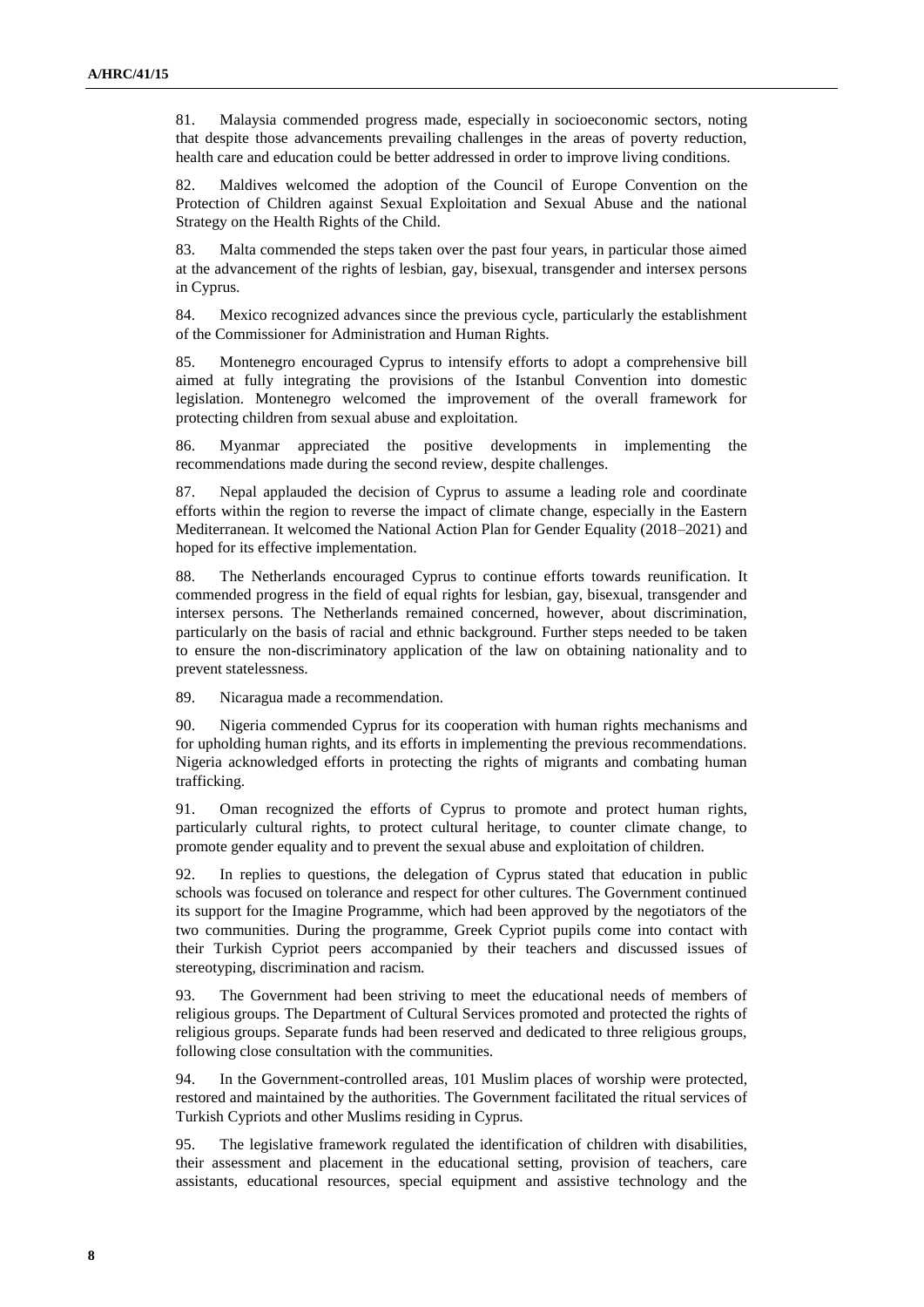evaluation of the children's progress. Cyprus promoted the inclusion of children with disabilities in mainstream classrooms.

96. In order to remedy the problem of overcrowding in prisons, the Government had enacted legislation extending the possibilities for conditional release as well as the use of electronic monitoring. Prison facilities were constantly being repaired, reconstructed and enlarged. The community service framework was under consideration as an alternative to imprisonment of pretrial inmates.

97. All persons under the age of 21 who entered prison facilities following the commission of a crime were treated as juveniles. Special attention was paid to their individual needs, depending on their age and personal development, and they were regularly monitored and assessed. They served their sentences in a recently renovated juvenile wing. All inmates, including juveniles, received sufficient and clean bedding and personal hygiene products.

98. Inmates who could not bear the cost of proceedings were entitled to receive free legal aid. All visitors, including Turkish Cypriots, were required to comply with the applicable rules and standards regarding prison visits.

99. Solitary confinement had ceased to be used as a measure of punishment. All lockups were registered and were used only to investigate incidents. Prevention policies and procedures had been established to deal with inter-prisoner violence and bullying. There had also been positive developments, resulting in the absence of suicides in the past three years. Complaints and allegations of ill-treatment of inmates by staff were immediately investigated by the police and the Prisons Department and inmates underwent systematic medical screening.

100. Police detention facilities had been significantly improved, resulting in advances in the quality of life of detainees and in their enjoyment of their rights. The Commissioner for Administration and Human Rights (Ombudsman), as the national mechanism on monitoring forced returns, and its officers had free access to police detention facilities without prior notification. The Independent Authority for the Investigation of Allegations and Complaints against the Police investigated allegations of ill-treatment by the police, and in many instances criminal or disciplinary prosecutions were initiated.

101. With regard to hate and hate-motivated crimes, the Government implemented a zero-tolerance strategy for any discriminatory behaviour by police and prison staff. Police statistics on incidents and cases of a racial nature or with a racist motive were updated and published on an annual basis and were publicly available through the police website. The most recently updated data indicated that 60 per cent of all cases resulted in a conviction, which translated to a ratio of 9 convictions to 1 acquittal.

102. Cyprus was taking measures to ensure a pluralistic and vibrant media landscape. The authorities thoroughly investigated all reported cases of threats against journalists and appropriate action was taken. As for hate rhetoric over the Internet, most information technology companies had agreed with the European Union on a code of conduct on countering illegal hate speech online.

103. The Philippines lauded the commitment of Cyprus to promote gender equality, advance the promotion and protection of the rights of vulnerable groups, combat trafficking in persons and address the impacts of climate change.

104. Poland welcomed efforts to address women's rights and gender equality, as well as measures to combat gender discrimination in education. There was room for improvement, however, regarding support for and protection of victims of human trafficking.

105. Portugal commended measures to combat domestic violence and ensure women's rights and gender equality.

106. Qatar appreciated measures to further promote the human rights of women through the adoption of the National Action Plan for Gender Equality (2018–2021) and the preparation of a first national action plan on women, peace and security.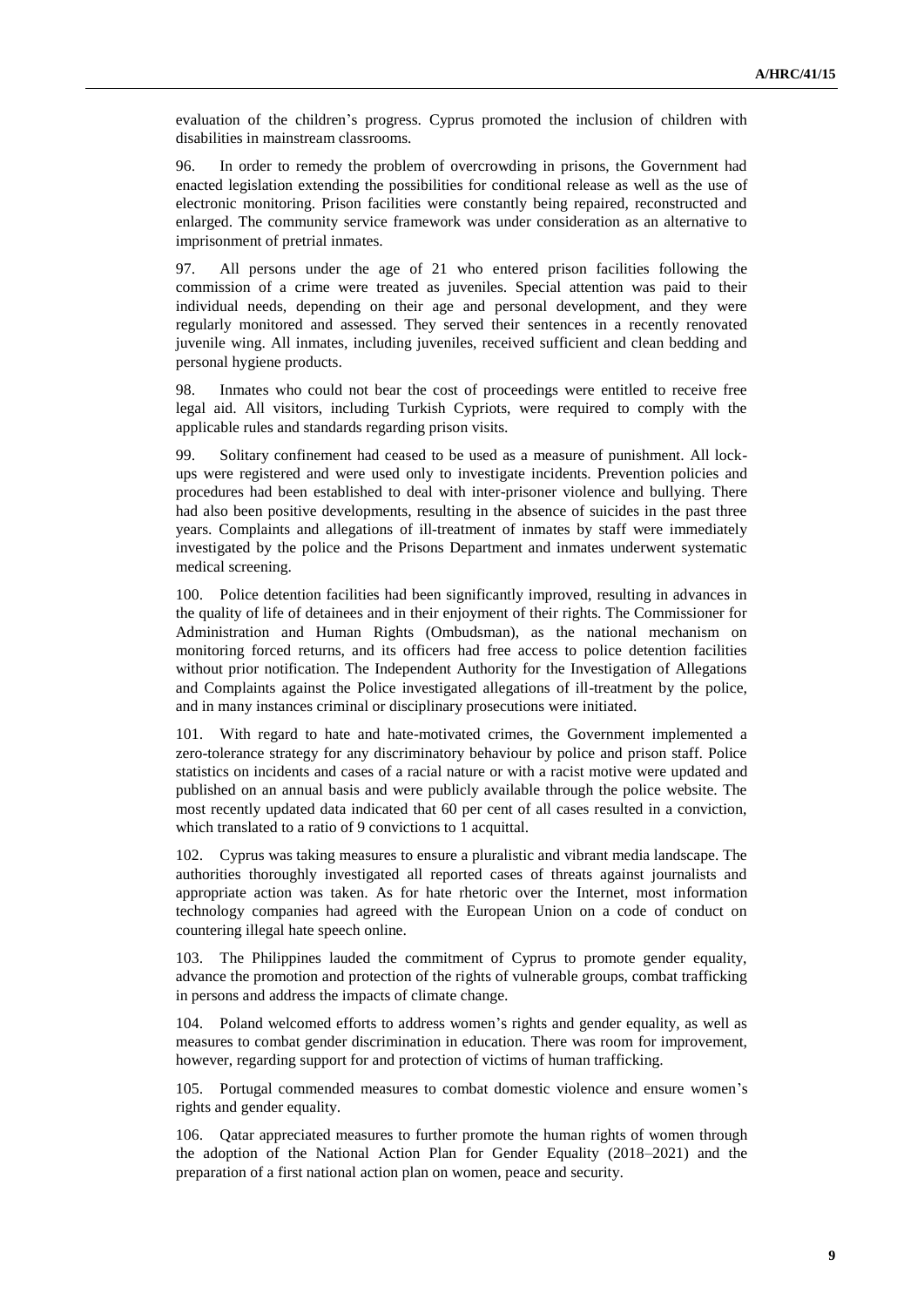107. The Republic of Korea noted the ratification of five major international legal instruments in areas such as the rights of women, children and persons with disabilities.

108. The Republic of Moldova commended the ratification of the Optional Protocol to the Convention on the Rights of the Child on a communications procedure, the Istanbul Convention and the Charter on Inclusion of Persons with Disabilities in Humanitarian Action.

109. Romania welcomed the emphasis on promoting women's rights and gender equality and the active role of Cyprus in protecting and promoting cultural heritage.

110. The Russian Federation noted the efforts to conduct a voluntary review on the implementation of the 2030 Agenda, to ratify international human rights instruments and to implement the National Action Plan for Gender Equality.

111. Saudi Arabia appreciated the steps taken to protect children's rights, including to education and health.

112. Senegal welcomed the adoption of the National Action Plan for Gender Equality and the constitutional provisions to be implemented following reunification focusing on women's participation in political life.

113. Serbia commended the initiative for the voluntary national review on the implementation of the 2030 Agenda and welcomed the implementation of the National Action Plan for Gender Equality.

114. Seychelles commended Cyprus for becoming a party to the Optional Protocol to the Convention on the Rights of the Child on a communications procedure and the adoption of the National Action Plan for Gender Equality.

115. Slovakia appreciated the ratification of the Optional Protocol to the Convention on the Rights of the Child on a communications procedure and the adoption of the Strategy on the Health Rights of the Child.

116. Slovenia noted the adoption of the National Action Plan for Gender Equality.

Spain congratulated Cyprus on progress made in combating violence against women and gender inequality and on the recognition of homophobia as an aggravating criminal circumstance.

118. Sri Lanka was encouraged by steps to combat gender discrimination in the areas of education and employment, and to address the gender pay gap.

119. The State of Palestine acknowledged efforts to combat gender stereotypes from an early age and to promote diversity and combat racism in the classroom.

120. Sweden welcomed the continuous positive developments regarding human rights, while recognizing that the unresolved Cyprus issue hindered the full enjoyment of human rights, including property rights, and other human rights violations in the area not under the Government's effective control.

121. Togo welcomed the adoption of the legislative and administrative measures to combat human trafficking and the mechanisms put in place to support victims.

122. Tunisia commended the adoption of national strategies and legislation on gender equality and the empowerment of vulnerable groups.

123. Turkey stated that its intervention on Cyprus carried out in the wake of a coup d'état in 1974 was fully legal under the Treaty of Guarantee of 1960.

124. Cyprus, raising a point of order, stated that the statement of Turkey contravened the rules of procedure of the Working Group on the Universal Periodic Review, which was mandated to examine the human rights situation in Cyprus. Cyprus stated that it was imperative that all erroneous references, including non-United Nations terminology, be omitted from the record and the report of the Working Group meeting, and that Turkey cease the politicization of the process. Cyprus requested the President of the Human Rights Council to make a ruling to that effect.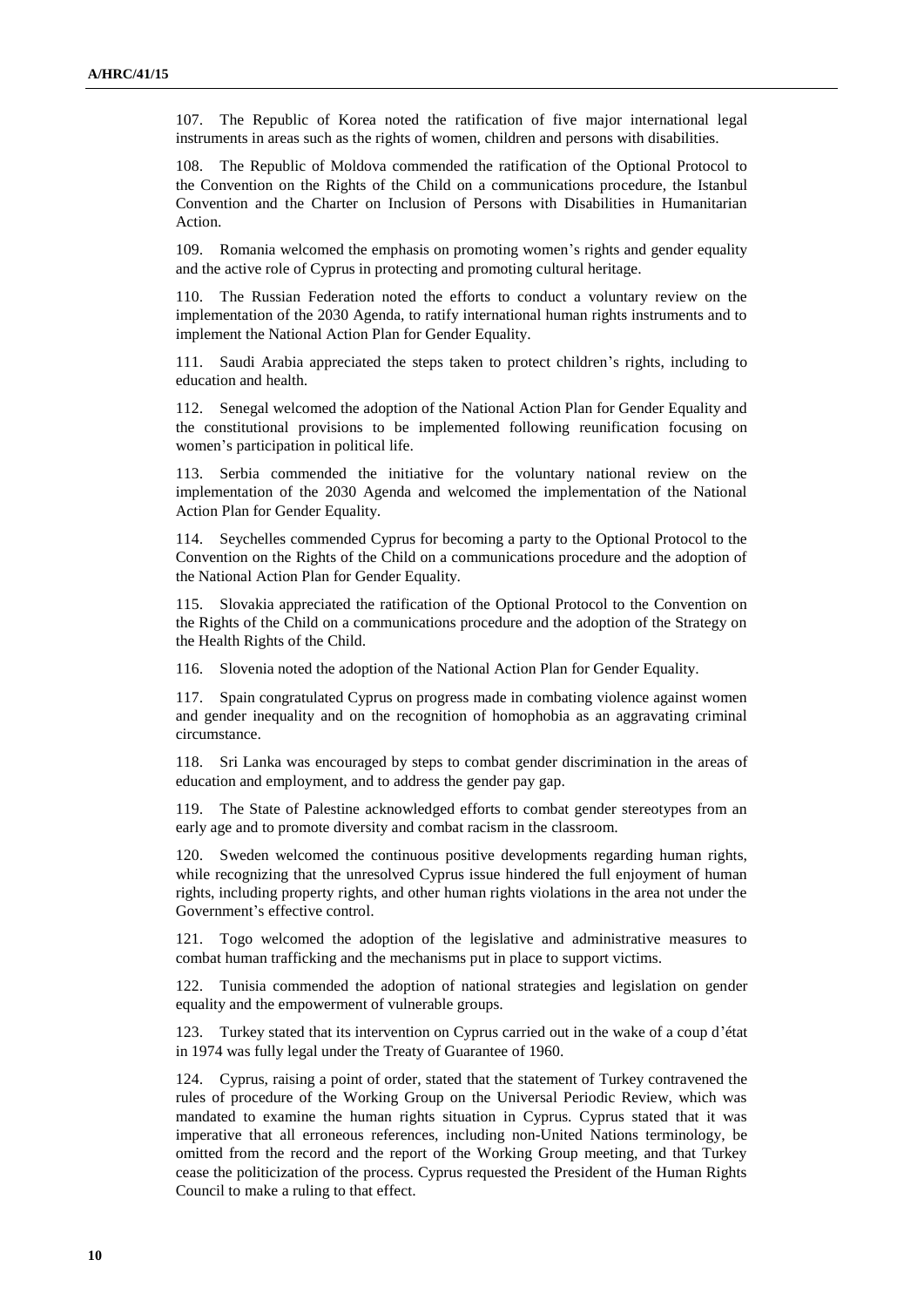125. The President of the Human Rights Council recalled that questions of a political and territorial nature did not fall within the mandate of the Council. He also recalled that certain issues were already on the agenda of other bodies that were more competent in those areas. The President invited the delegations to focus on human rights issues in their interventions and to avoid territorial and bilateral issues which politicized the debate.

126. Turkey stated that there had been an increasing number of premeditated attacks and incidents perpetrated against Turkish Cypriots and that they had remained largely unpunished. Turkey stated that there was still no Turkish-language school in the south and that there was no mosque in the south for unrestricted and continuous worship. It stated that many Turkish Cypriots were prevented from crossing into the south on the basis of their ethnic origin or the origin of their ancestors.

127. Turkmenistan commended the efforts of Cyprus towards achieving the Sustainable Development Goals, including its first voluntary national review in 2017.

128. Ukraine appreciated the efforts of Cyprus aimed at the protection of environmental rights, namely the activities on reversing the impact of climate change and its negative repercussions, especially in the Eastern Mediterranean.

129. The United Arab Emirates stated that Cyprus played a leading role in the protection of cultural heritage.

130. The United Kingdom of Great Britain and Northern Ireland recognized human rights progress, including efforts to combat human trafficking and modern slavery, and to protect and promote women's rights. It was concerned by the deprivation of citizenship of Turkish Cypriot children with one parent who was a non-Cypriot national.

131. The United States of America recognized the challenges faced by Cyprus related to migration and the political division of the island. It was concerned about allegations that investigations of police for mistreatment of persons in detention were hampered by a lack of resources and personal ties between the accused police officers and investigators.

132. The delegation of Cyprus recalled that almost all Turkish Cypriots, irrespective of where they lived, were holders of Cypriot birth certificates, identity documents and passports. The Government had had to adopt emergency measures to counter the influx of illegal settlers, including the adoption of criteria concerning the granting of Cypriot nationality to them and their descendants.

133. Turkey, raising a point of order, stated that Cyprus should not be exempt from the rules of procedure and should refrain from making political statements.

134. The delegation of Cyprus stated that all the cases concerning the granting of Cypriot nationality were examined on humanitarian grounds. The Government of Cyprus was working towards a solution that respected the expectations of all Cypriots and would result in a functional federal State based on United Nations Security Council resolutions and the agreements of the leaders of the two communities, free from occupation armies, rights of intervention and guarantees. The delegation stated that the occupying Power had obligations.

135. Turkey, raising a point of order, recalled that Cyprus was not exempt from the rules of procedure and stated that the only occupation was that of the Greek Cypriot administration.

136. The President of the Human Rights Council repeated his first announcement that the meeting was not destined to address bilateral, territorial or political issues and requested the delegations to focus on human rights issues in their interventions. He reminded delegations that points of order should be on procedural matters.

137. Cyprus confirmed and reaffirmed that the Government ensured the effective participation of Turkish Cypriots living in all the parts of Cyprus. The Government had also been ready to establish a Turkish-language school in Limassol but had encountered parental resistance out of fear that their children would be isolated or suffer discrimination.

138. In conclusion, Cyprus attributed great importance to the universal periodic review. The outcome of the review would contribute to further enhancing the promotion and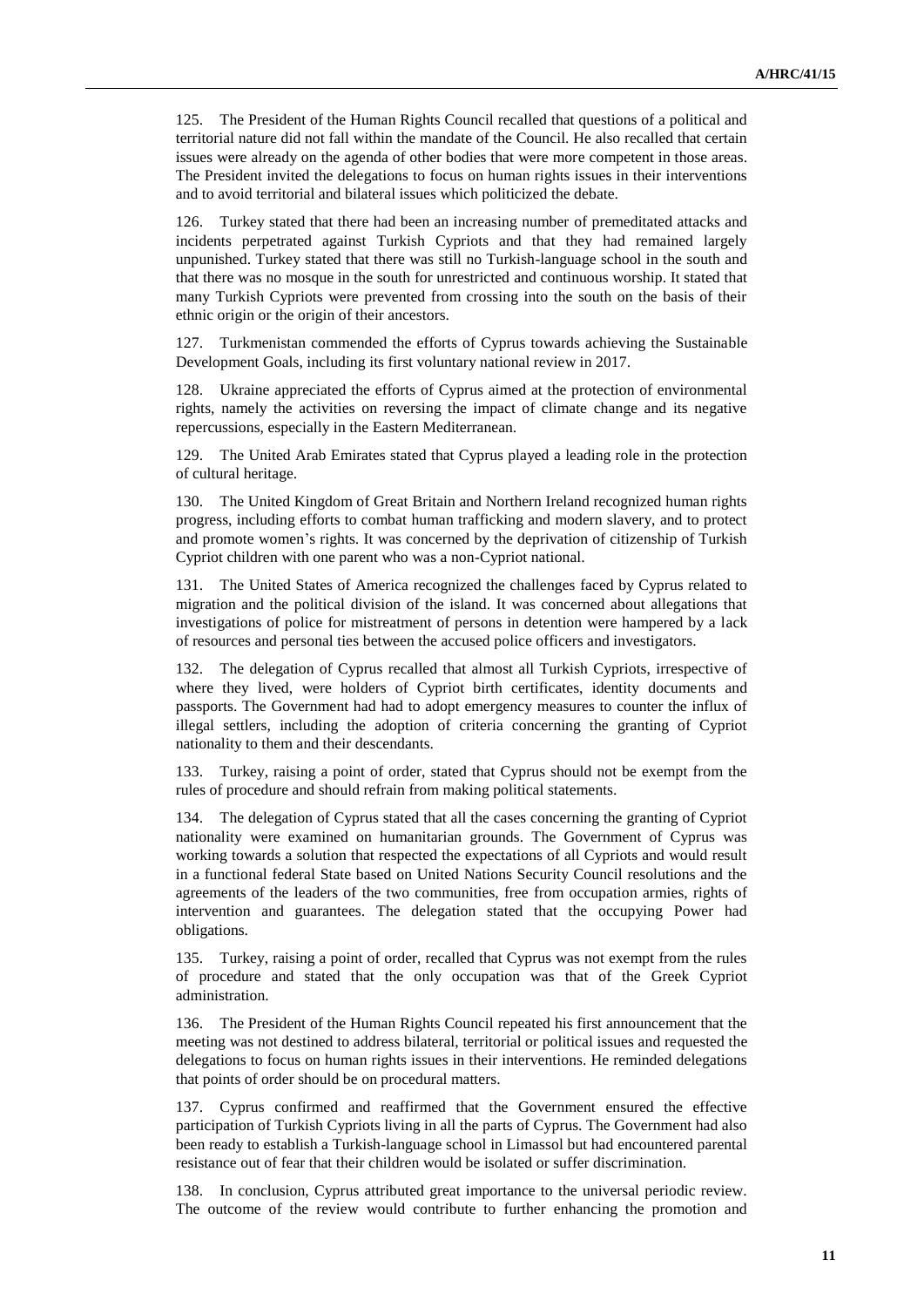protection of human rights in Cyprus. The review process provided a good opportunity to reflect on achievements and to set new goals in the area of human rights protection and promotion.

### **II. Conclusions and/or recommendations**

139. **The following recommendations will be examined by Cyprus, which will provide responses in due time, but no later than the forty-first session of the Human Rights Council:**

139.1 **Expedite the ratification and/or the accession process of international instruments that are pending (Ethiopia);**

139.2 **Consider adhering to the international and human rights instruments to which Cyprus is not yet a party, including the International Convention on the Protection of the Rights of All Migrant Workers and Members of Their Families, the ILO Indigenous and Tribal Peoples Convention, 1989 (No. 169), and the Convention on the Status of Stateless Persons, among others (Honduras);**

139.3 **Continue efforts to ensure serious implementation of the international instruments that Cyprus has ratified (Jordan);**

139.4 **Consider adhering to the International Convention on the Protection of the Rights of All Migrant Workers and Members of Their Families, and accelerate the process of ratification of the International Convention for the Protection of All Persons from Enforced Disappearance as well as of the Domestic Workers Convention, 2011 (No. 189), of the International Labour Organization (Uruguay);**

139.5 **Ratify the international human rights instruments not yet ratified, including the International Convention on the Protection of the Rights of All Migrant Workers and Members of Their Families (Azerbaijan);**

139.6 **Join the International Convention on the Protection of the Rights of All Migrant Workers and Members of Their Families (Kyrgyzstan);**

139.7 **Consider ratifying the International Convention on the Protection of the Rights of All Migrant Workers and Members of Their Families (Albania);**

139.8 **Ratify the International Convention for the Protection of All Persons from Enforced Disappearance (Iraq) (Italy) (Montenegro) (Spain); Ratify the International Convention for the Protection of All Persons from Enforced Disappearance, currently under consideration, as previously recommended (Portugal);**

139.9 **Become a party to the International Convention for the Protection of All Persons from Enforced Disappearance (Seychelles);**

139.10 **Continue efforts to ratify the International Convention for the Protection of All Persons from Enforced Disappearance (Argentina);**

139.11 **Initiate early ratification of the International Convention for the Protection of All Persons from Enforced Disappearance (Sri Lanka);**

139.12 **Continue working on the ratification of the Convention relating to the Status of Stateless Persons and the Convention on the Reduction of Statelessness (Uruguay);**

139.13 **Accede to the Convention relating to the Status of Stateless Persons and the Convention on the Reduction of Statelessness and develop a national plan and procedures to address all issues related to stateless persons (Brazil);**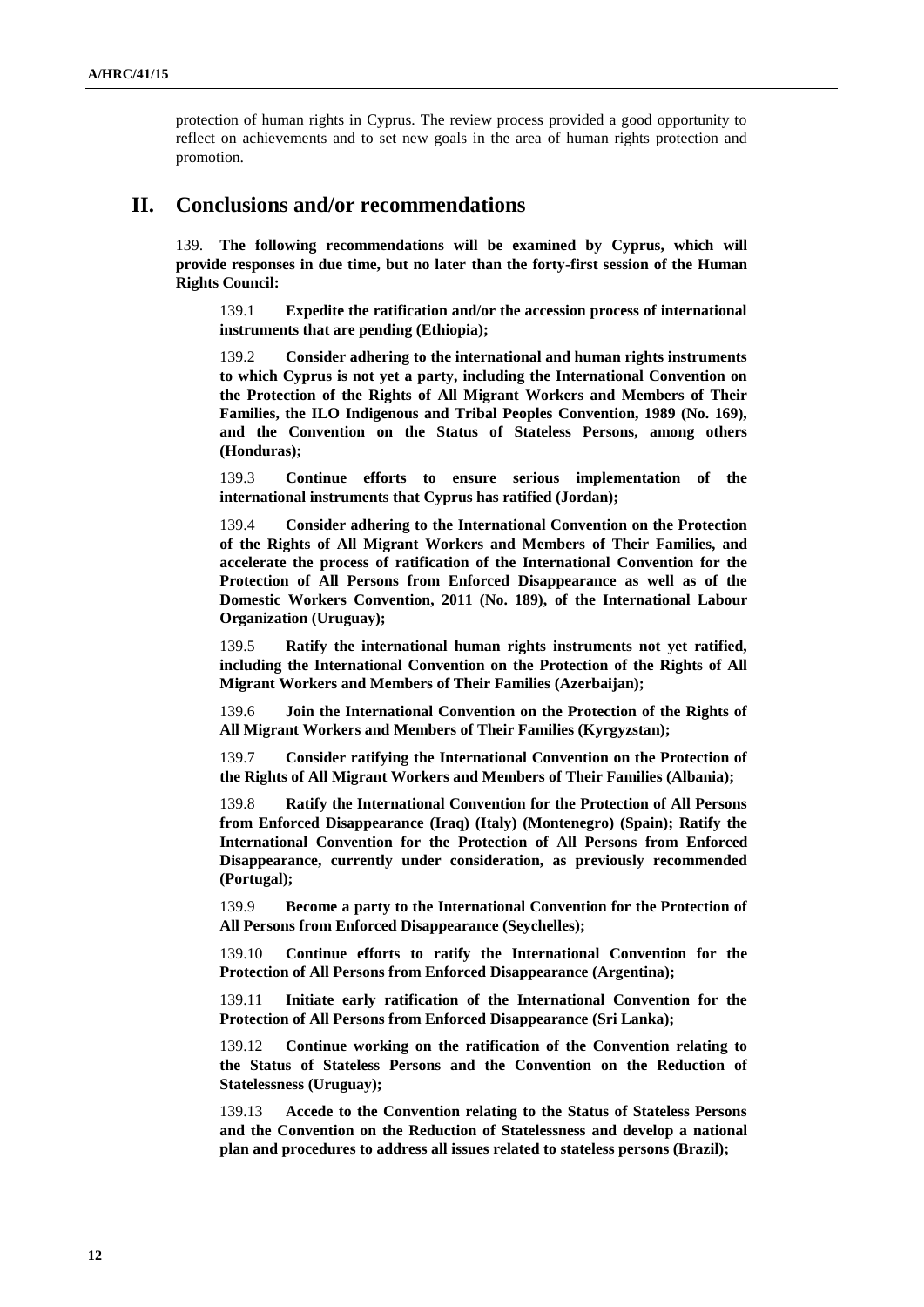139.14 **Accede to the Convention relating to the Status of Stateless Persons and the Convention on the Reduction of Statelessness (Republic of Moldova) (Spain);**

139.15 **Ratify and implement in national legislation the Convention relating to the Status of Stateless Persons and the Convention on the Reduction of Statelessness (Slovakia);**

139.16 **Intensify efforts in accomplishing ratification of the Convention on the Reduction of Statelessness and the International Convention for the Protection of All Persons from Enforced Disappearance (Ukraine);**

139.17 **Sign the Optional Protocol to the International Covenant on Economic, Social and Cultural Rights (Dominican Republic) (Greece); Complete the process of signing the Optional Protocol to the International Covenant on Economic, Social and Cultural Rights, as previously recommended (Portugal);**

139.18 **Ratify the Optional Protocol to the International Covenant on Economic, Social and Cultural Rights (Ecuador) (Montenegro) (Togo);**

139.19 **Consider ratifying the Optional Protocol to the International Covenant on Economic, Social and Cultural Rights (Albania);**

139.20 **Ratify the ILO Domestic Workers Convention, 2011 (No. 189) (Togo);**

139.21 **Ratify the Indigenous and Tribal Peoples Convention, 1989 (No. 169), of the International Labour Organization (Denmark);**

139.22 **Adopt an open, merit-based selection process when selecting national candidates for United Nations treaty body elections (United Kingdom of Great Britain and Northern Ireland);**

139.23 **Review the Law on the Procedure for Standardization of Geographical Names, which criminalizes the publication and circulation of material containing place names that are different from those specified in official documents (Sweden);**

139.24 **Further implement policies and measures designed to protect the rights of women, children, persons with disabilities and migrants (China);**

139.25 **Take the necessary steps to bring the Office of the Commissioner for Administration and Protection of Human Rights fully into compliance with the principles relating to the status of national institutions for the promotion and protection of human rights (the Paris Principles) (Germany); Make the necessary improvements so that the Commissioner for Administration and Human Rights has a higher category, in accordance with the Paris Principles (Mexico); Ensure that the Office of the Commissioner for Administration and Human Rights is fully compliant with the Paris Principles with a view to obtaining an A accreditation (Poland); Ensure the compliance by the Office of the Commissioner for Administration and Human Rights with the Paris Principles (Qatar); Enable the Office of the Commissioner for Administration and Human Rights to be fully in line with the Paris Principles (Senegal); Bring the national human rights institution fully into line with the Paris Principles (Togo); Ensure that its national human rights institution, the Office of the Commissioner for Administration and Human Rights, is fully compliant with the Paris Principles (Ukraine);**

139.26 **Continue human rights training efforts at all levels of government and concerned agencies (France);**

139.27 **Continue to organize training programmes by the national police academy on investigating crimes committed in the context of racism and hate speech (Jordan);**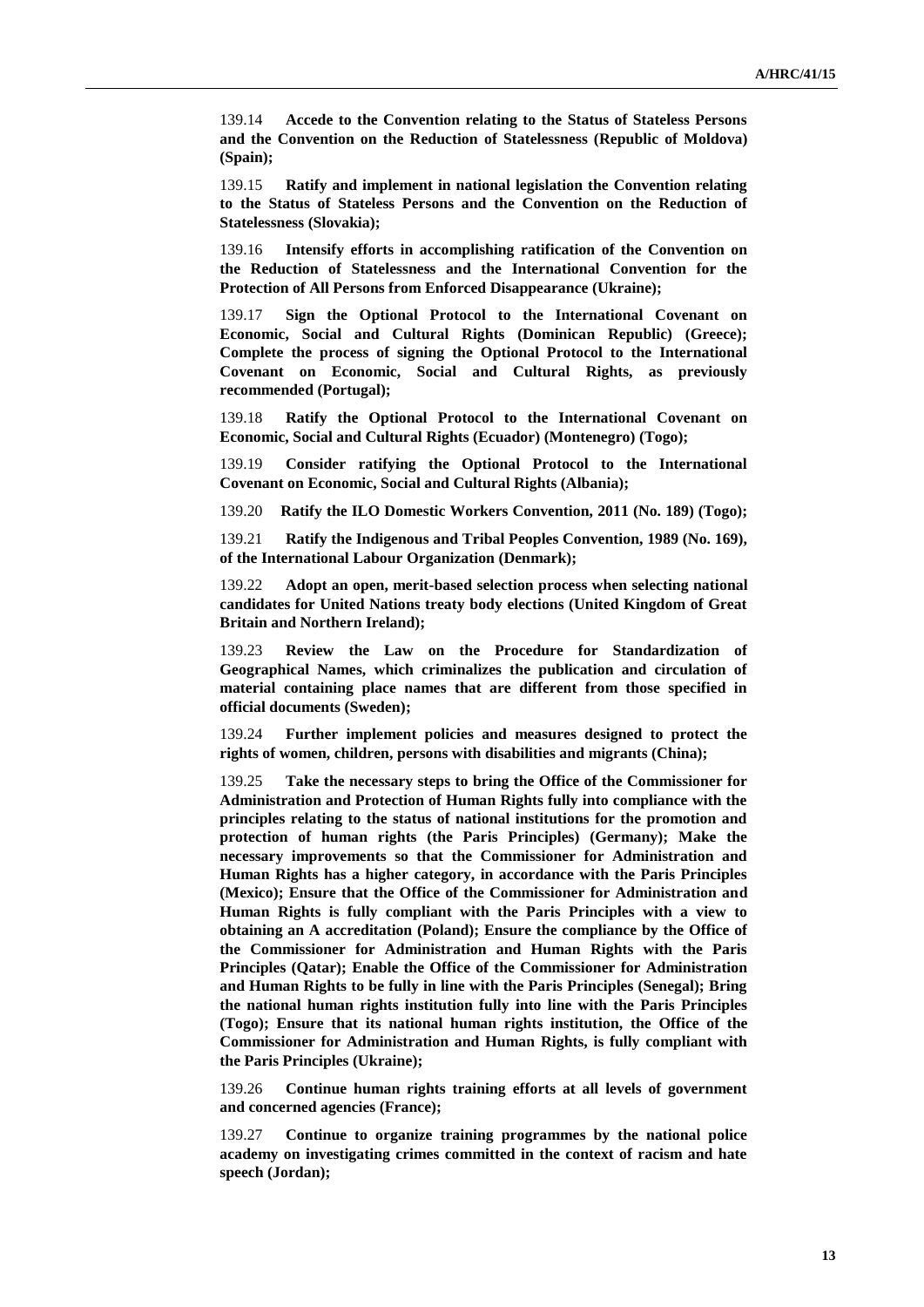139.28 **Invest more resources in the training of lawyers, prosecutors and judges in specific knowledge on violence against women, the needs and rights of victims and the legal framework on violence against women in Cyprus (Spain);**

139.29 **Strengthen efforts in raising awareness of and education on human rights (Bhutan);**

139.30 **Continue its efforts for the further advancement of raising awareness of and education on human rights (Lao People's Democratic Republic);**

139.31 **Organize campaigns and educational programmes, including in schools, to raise awareness of the importance of cultural heritage in all its diversity (Romania);** 

139.32 **Strengthen its efforts to safeguard and further advance human rights through raising awareness of and education on human rights (Turkmenistan);**

139.33 **Continue strengthening the fight against discrimination and hate speech against minority and vulnerable groups, and ensure that hate crimes are prosecuted effectively and that perpetrators are convicted (Bolivarian Republic of Venezuela);**

139.34 **Consider adopting a general law against discrimination in all its forms and on any grounds, guaranteeing victims' access to justice and redress in case of discrimination (Ecuador);**

139.35 **Strengthen efforts to eradicate racial discrimination against ethnic minorities, including by conducting public awareness-raising campaigns to promote tolerance and respect for diversity (Indonesia);**

139.36 **Adopt a comprehensive anti-discrimination law prohibiting all direct, indirect and multiple forms of discrimination on any grounds and that provides for effective remedies for victims of discrimination, including within judicial and administrative proceedings (Ireland);**

139.37 **Develop a comprehensive strategy for the inclusion of members of the Roma in all areas of life, to ensure that they have access to adequate housing, education, employment and health care without discrimination and stigmatization (Poland);**

139.38 **Continue its work to protect the rights of vulnerable groups, in particular women, children, persons with disabilities and older persons (Russian Federation);** 

139.39 **Adopt a strategy with an action plan to further combat discriminatory attitudes and hate speech towards migrants and racial minorities (Togo);**

139.40 **Continue its efforts to protect the rights of vulnerable groups, in particular women, children, persons with disabilities and elderly people (Armenia);**

139.41 **Take measures to combat discrimination against the lesbian, gay, bisexual, transgender and intersex community and consider legal measures that would punish incitement to hatred on grounds of sexual orientation and gender identity (Canada);**

139.42 **Continue efforts to prohibit discriminatory practices, defamation, incitement to discrimination, hostility and violence against persons because of their sexual orientation (France);**

139.43 **Step up efforts to enact the new legislation on transgender persons (Malta);**

139.44 **Provide further assistance to victims of discrimination or violence based on gender identity and sexual orientation (Malta);**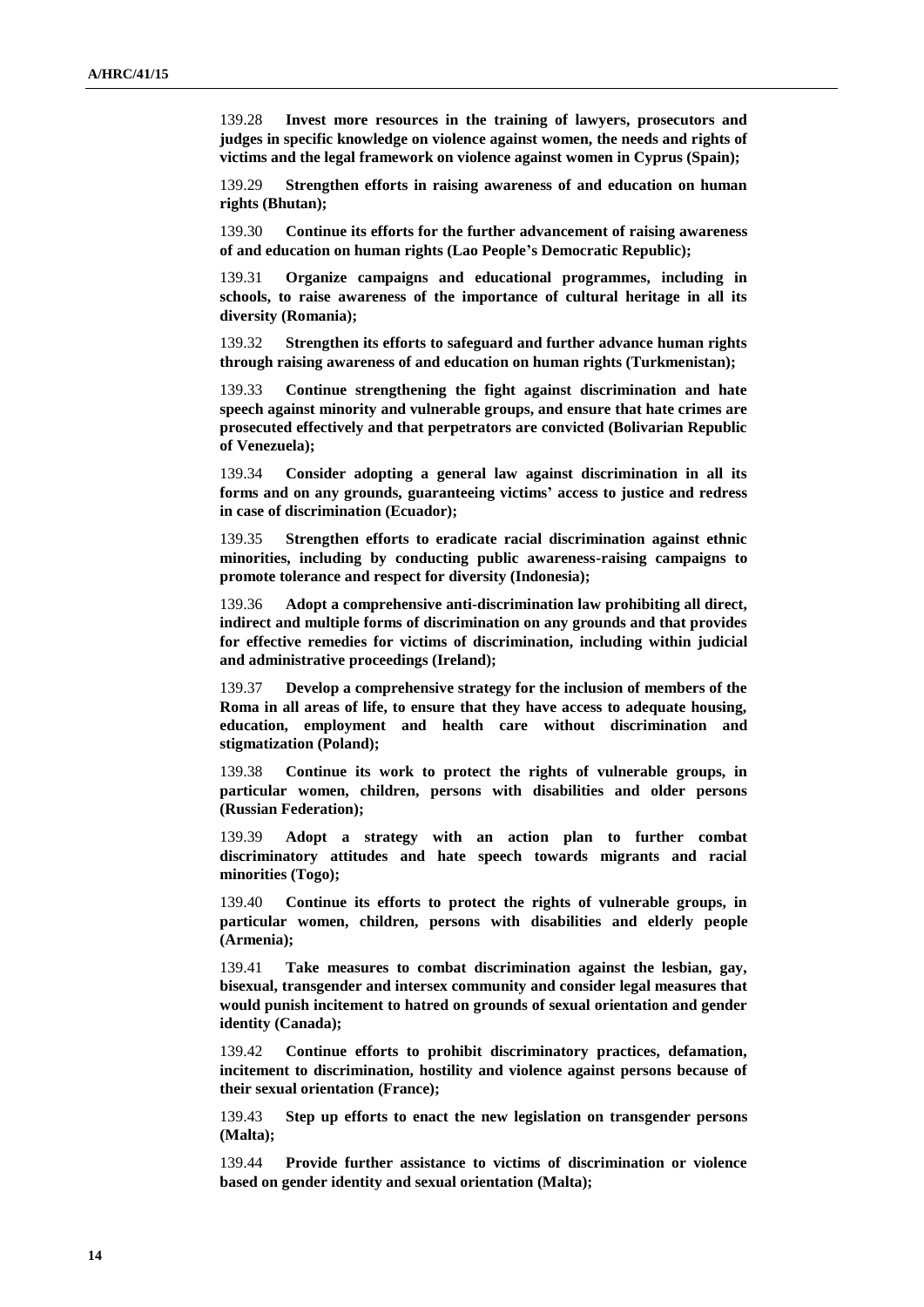139.45 **Increase awareness-raising programmes and campaigns aimed at deterring public incitement of acts against persons on the basis of sexual orientation and gender identity (Malta);**

139.46 **Criminalize incitement to hatred for reasons of sexual orientation or gender identity (Spain);**

139.47 **Take steps to protect and enforce the rights of its lesbian, gay, bisexual, transgender and intersex community (Australia);**

139.48 **Establish a national mechanism to promote multiculturalism, acceptance and respect for diversity (Bahrain);**

139.49 **Strengthen its support for intercommunal dialogue and activities (Canada);**

139.50 **Establish a national committee to promote multiculturalism, acceptance and respect for diversity (Dominican Republic);**

139.51 **Establish a national committee to promote multiculturalism, acceptance and respect for diversity (Georgia);**

139.52 **Redouble efforts to promote tolerance towards persons belonging to ethnic, national and racial minorities (Honduras);**

139.53 **Include gender identity as a prohibited ground for discrimination in equal treatment legislation and adopt an action plan to combat homophobia and transphobia in all areas of everyday life (Iceland);**

139.54 **Strengthen the efforts to promote interreligious dialogue and understanding (Republic of Korea);**

139.55 **Establish a national committee to promote cultural pluralism and respect for diversity (Saudi Arabia);**

139.56 **Redouble efforts to eradicate racial discrimination against Turkish Cypriots and Roma (Chile);**

139.57 **Adopt a comprehensive strategy to combat racial stereotyping, discriminatory attitudes, hate speech and hate crimes and ensure enforcement of relevant legislation (Iceland);**

139.58 **Continue to promote sustained economic recovery and raise people's living standards so as to lay a solid foundation for the enjoyment of all human rights by its people (China);**

139.59 **Pursue efforts in order to place human rights at the heart of the framework for achieving the Sustainable Development Goals (Kuwait);**

139.60 **Continue implementing the 2030 Agenda, with a particular focus on all goals that are directly related to human rights (United Arab Emirates);**

139.61 **Ensure that its policies, legislation, regulations and enforcement measures effectively serve to prevent and address the heightened risk of business involvement in abuses in conflict situations, which includes situations of foreign occupation (State of Palestine);**

139.62 **Ensure that authorities carry out prompt, effective and impartial investigations with regard to the cases of torture or ill-treatment (Azerbaijan);**

139.63 **Investigate and hold accountable law enforcement officials responsible for alleged mistreatment of persons in detention (United States of America);**

139.64 **Continue to increase efforts aimed at improving the conditions of detention, including reducing overcrowding in prisons, ensuring access to qualified medical care and preventing incidents of violence among prisoners (Belarus);**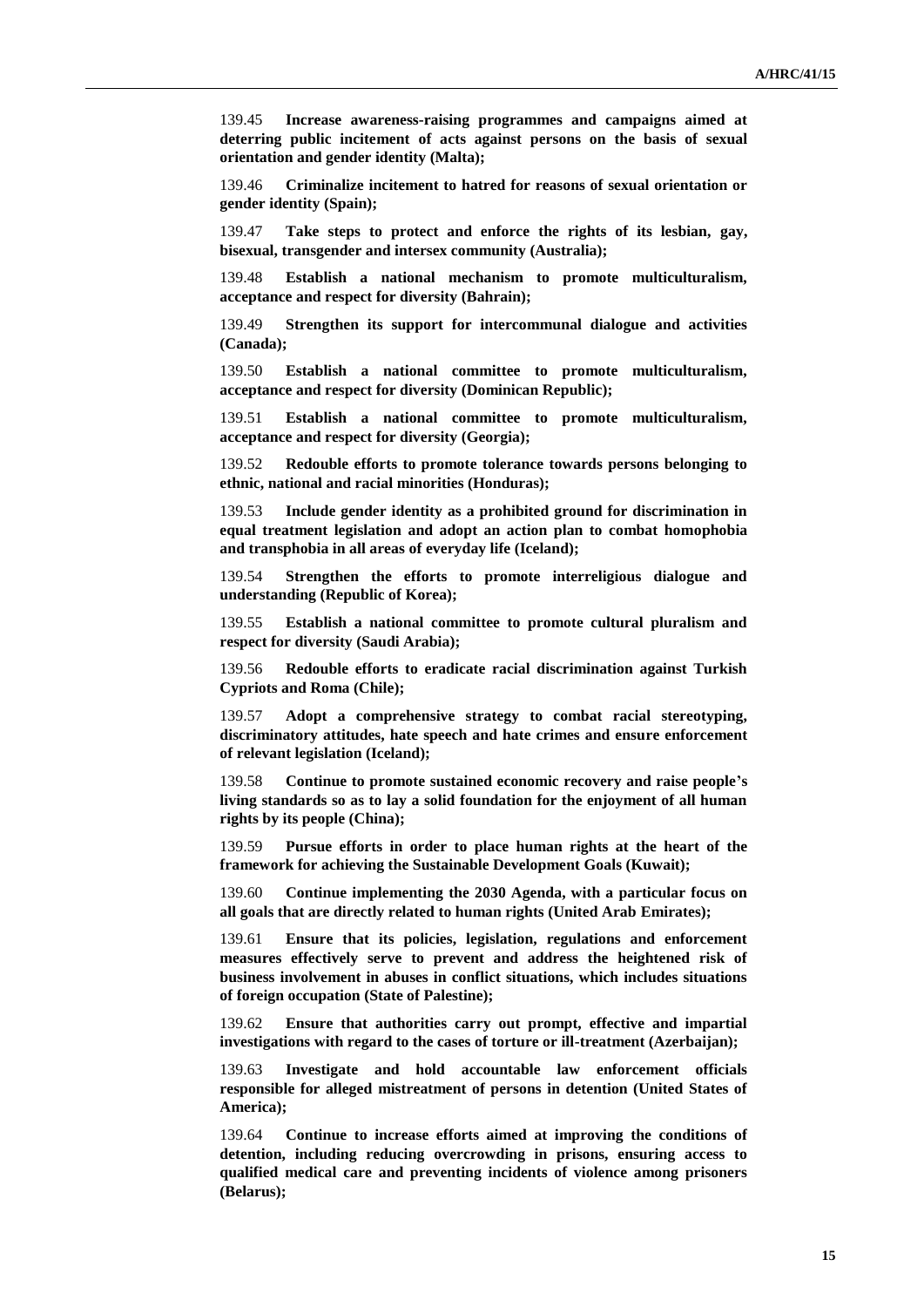139.65 **Continue to improve the human rights situation in prisons and detention centres through institutional capacity-building and training of law enforcement officials (Lebanon);**

139.66 **Further strengthen efforts in the field of combating human trafficking, including improving the national mechanism for the identification, protection and rehabilitation of victims of human trafficking (Belarus);**

139.67 **Continue the fight against trafficking in human beings and the engagement in the international cooperation in this respect (Bulgaria);**

139.68 **Improve the identification of trafficked persons and provide adequate assistance and protection to these persons, particularly to women and young girls (Croatia);**

139.69 **Continue increasing actions in the fight against trafficking in persons, especially women and children, and strengthen measures to detect and prevent this crime (Bolivarian Republic of Venezuela);**

139.70 **Strengthen measures to prevent and combat trafficking in persons, paying particular attention to migrants and women (Honduras);**

139.71 **Intensify efforts to prevent trafficking in migrant workers, particularly women (Indonesia);**

139.72 **Ensure continuous implementation of the national framework on combating human trafficking and the provision of health care, psychosocial services and other forms of necessary support to the victims of trafficking (Afghanistan);**

139.73 **Continue its efforts to combat trafficking in persons and protect women and children (Myanmar);**

139.74 **Take further measures in the rehabilitation and reintegration of victims of trafficking (Myanmar);**

139.75 **Combat human trafficking and provide victims, particularly women and children, with appropriate protection and assistance for rehabilitation (Nepal);**

139.76 **Sustain its efforts in preventing and combating human trafficking (Nigeria);**

139.77 **Take further practical and procedural measures to prevent human trafficking (Oman);**

139.78 **Further strengthen institutional capacity to combat trafficking in persons and enhance protection and rehabilitation measures for victims (Philippines);**

139.79 **Provide systematic rehabilitation and reintegration measures, counselling, medical treatment, psychological support and redress, including compensation, for victims of trafficking (Poland);**

139.80 **Keep up the efforts to investigate all cases of human trafficking and ensure that perpetrators are brought to justice (Republic of Korea);**

139.81 **Apply legal provisions to combat trafficking in human beings, intensifying the identification of, assistance to and protection of victims and the prosecution and conviction of offenders (Spain);**

139.82 **Take all necessary steps to work with representatives of the Turkish Cypriot community to eliminate human trafficking (Australia);**

139.83 **Adopt a new national action plan to combat trafficking in persons for the period 2019–2021 (Bahrain);**

139.84 **Consider the adoption of a new national plan of action on combating trafficking in persons (Egypt);**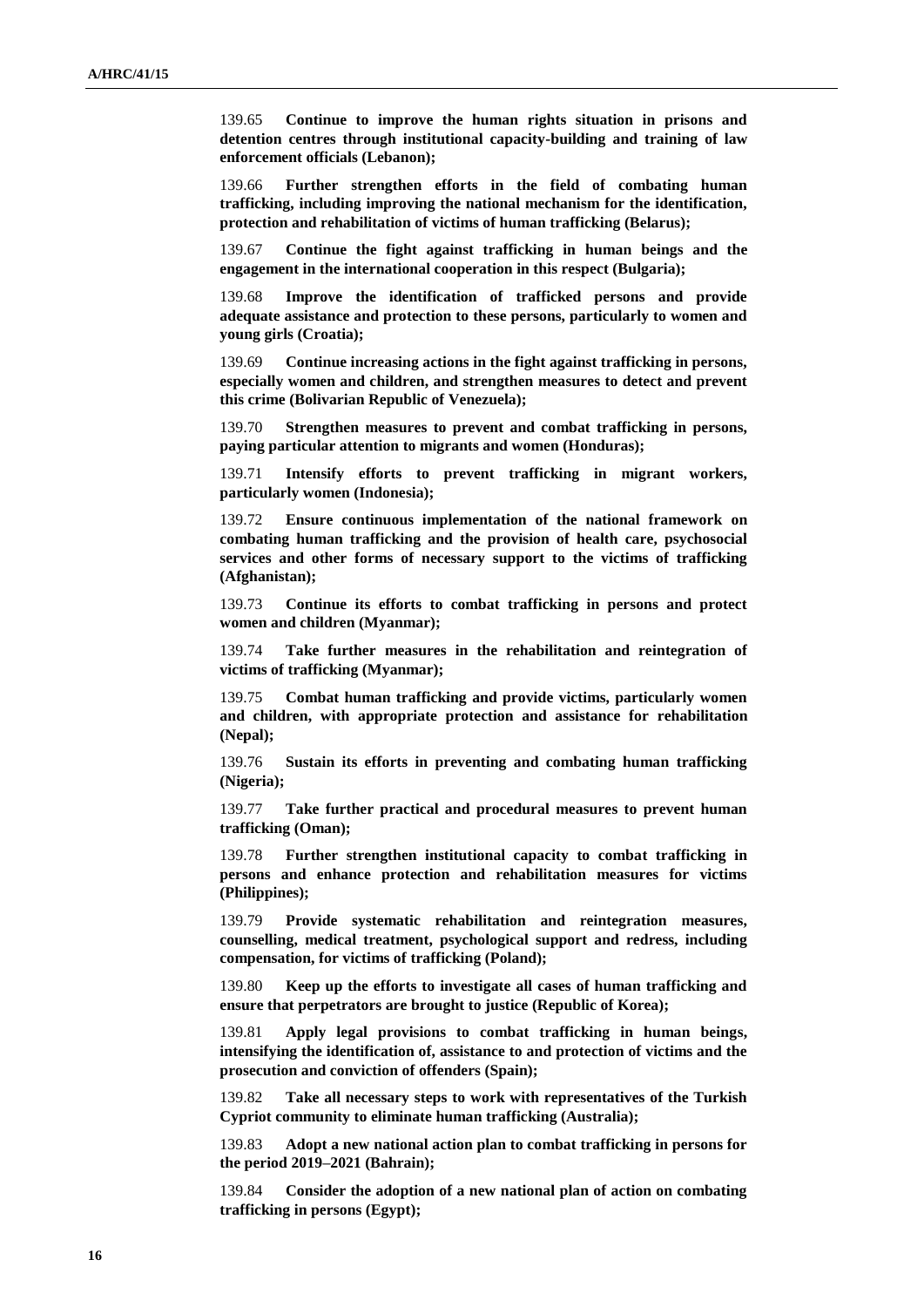139.85 **Adopt a new national action plan to combat trafficking in human beings for the period 2019–2021 (Georgia);**

139.86 **Adopt a new national action plan to combat trafficking in human beings for the period 2019–2021 (Viet Nam);**

139.87 **Adopt a new action plan to combat human trafficking for the period 2019–2021 (Israel);**

139.88 **Adopt a new action plan to combat human trafficking for the period 2019–2021 (Nicaragua);**

139.89 **Ensure that persons in need of international protection, including those fleeing indiscriminate violence, are not detained (Azerbaijan);**

139.90 **Ensure the accessibility of religious sites and the enjoyment of freedom of religion and cultural rights for all, without any discrimination (Indonesia);**

139.91 **Take the necessary measures to guarantee freedom of religion, eliminating all restrictions to access religious sites (Argentina);**

139.92 **Further promote and protect the rights of religious minorities (Armenia);**

139.93 **Ensure that the right to freedom of expression is equally guaranteed and enjoyed by all of its citizens and community members, including those involved in intercommunal activities and journalists (Netherlands);**

139.94 **Continue to provide assistance to asylum seekers so that they can, in particular, benefit from free legal aid during the examination of their application in the first instance and from the assistance of a lawyer (Senegal);** 

139.95 **Strengthen anti-corruption laws and enact regulations and codes of conduct to govern lobbying and decision-making processes (Australia);**

139.96 **Ensure equal treatment of all those applying for Cypriot nationality (Germany);**

139.97 **Take adequate measures to ensure that nationality laws are applied universally on the basis of clearly defined criteria (Ireland);**

139.98 **Ensure the non-discriminatory application of the law regulating Cypriot nationality, so as to guarantee equal access to fundamental rights for all people on its territory, and to prevent statelessness by acceding to the Convention on the Status of Stateless Persons, the Convention on the Reduction of Statelessness and the European Convention on Nationality (Netherlands);**

139.99 **Take the necessary measures in order to eliminate from national legislation all provisions that restrict the rights of and discriminate against persons belonging to certain groups or minorities, in particular guaranteeing the transmission of nationality (Argentina);**

139.100 **Review and amend relevant legal provisions, guaranteeing the right of all persons who have one Cypriot parent to obtain Cypriot nationality, on an equal basis with others, irrespective of the other parent's ethnicity, gender, place of residence or means of entering the country (United Kingdom of Great Britain and Northern Ireland);**

139.101 **Process citizenship applications for children of mixed Turkish Cypriot and Turkish parents within a reasonable time frame (United States of America);**

139.102 **Continue measures aimed at the effective implementation of the International Covenant on Economic, Social and Cultural Rights (Romania);**

139.103 **Step up efforts to continue reducing poverty and social exclusion (Cuba);**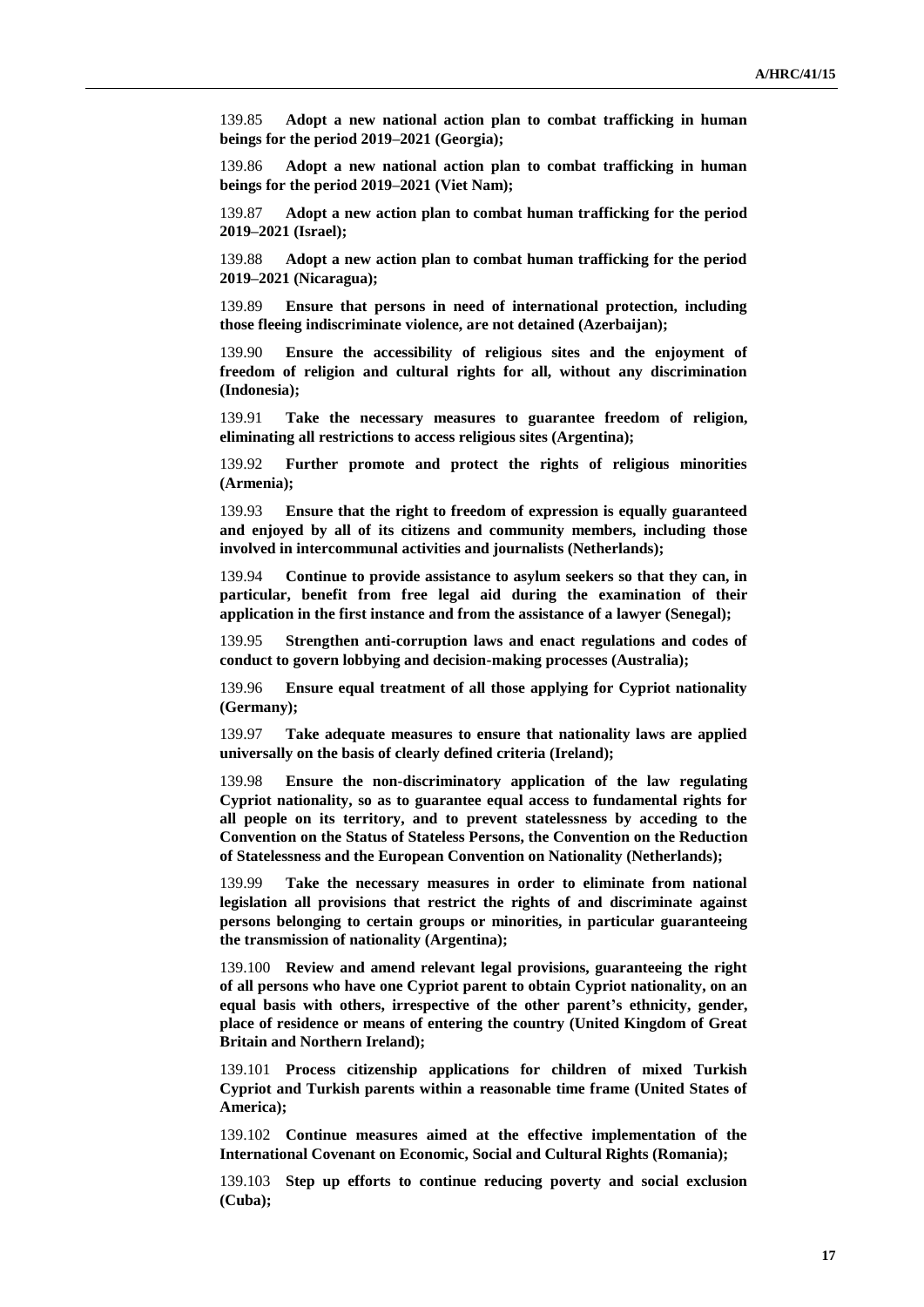139.104 **Intensify efforts to combat poverty (Iraq);**

139.105 **Continue taking measures to eradicate poverty and allocate adequate resources to assist those living in poverty (Malaysia);**

139.106 **Take measures to address multiple forms of discrimination and ensure protection of the rights of workers (Nepal);**

139.107 **Take concrete action to ensure greater human rights protection of foreign domestic workers, for example by improving oversight of working conditions to prevent labour exploitation in the domestic sector (Canada);**

139.108 **Take measures to combat gender discrimination in employment and guarantee equal pay for men and women for equal work or work of equal value (India);**

139.109 **Vest labour inspectors and the police with adequate powers to investigate the working conditions of domestic workers and strengthen the regulatory framework for private employment agencies (Slovenia);**

139.110 **Continue to take steps to improve the working conditions of all non-European Union citizens and the safety and health of all workers, including domestic workers (Sri Lanka);**

139.111 **Strengthen the capacity of the labour inspectorate to proactively identify victims of forced labour, particularly among vulnerable populations, and provide them with means of legal redress (United Kingdom of Great Britain and Northern Ireland);**

139.112 **Reduce restrictions on work authorizations for eligible asylum seekers as these restrictions put them at risk of unsafe working conditions and labour exploitation until the authorizations are provided (United States of America);**

139.113 **Continue implementing the strategy on health-care rights of children (Kuwait);**

139.114 **Further improve access to health-care services for undocumented migrants and asylum seekers that would cover emergency health care, regular access to public health institutions and mental health services (Slovenia);**

139.115 **Pursue efforts in the provision of health-care services provided by the public sector (Tunisia);**

139.116 **Improve the fulfilment of the right to health of persons living with, at risk of, or affected by HIV, particularly by expanding access to HIV-related prevention, diagnosis, treatment, care and support (Brazil);**

139.117 **Continue improving access to quality education, giving students the opportunity to successfully complete their learning, in accordance with the Strategic Plan 2018–2020 (Bolivarian Republic of Venezuela);**

139.118 **Take steps to ensure the compulsory school attendance of all Roma children and enhance their equality in the education system (Hungary);**

139.119 **Strengthen its efforts to increase participation of members of the Roma community in the education sector and address the challenges such as the low school attendance and school dropouts (India);**

139.120 **Continue its efforts to ensure access to inclusive education at all levels of education for all children, particularly for vulnerable groups, including children belonging to minority communities, girls and children with disabilities (Afghanistan);**

139.121 **Support educational policy aimed at reducing disparities in education outcomes (Oman);**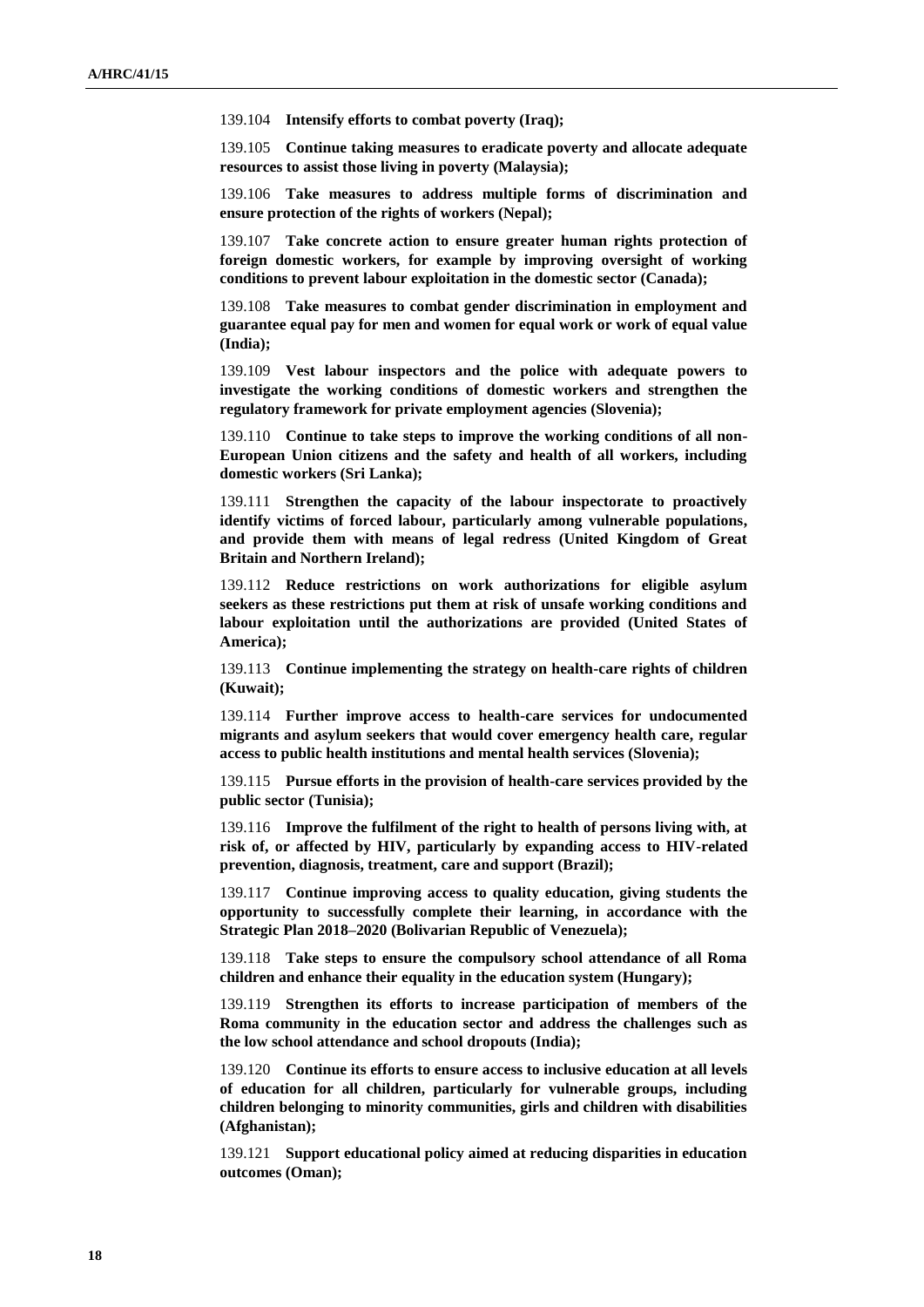139.122 **Continue its efforts to ensure equal access for all children to education while promoting tolerance and respect in its education policy (State of Palestine);**

139.123 **Ensure quality education for children and provide opportunities for students to succeed in their learning through its 2018–2020 Strategic Plan, including the children with disabilities (Turkmenistan);**

139.124 **Continue efforts to further create awareness-raising campaigns and educational programmes to advocate for cultural rights and protect cultural heritage (Bhutan);**

139.125 **Redouble efforts in the fight against discrimination and violence against women and promote specific measures to achieve effective gender equality (Uruguay);**

139.126 **Continue the effective implementation of the National Action Plan for Gender Equality, and take measures to eliminate gender-based wage inequality (Cuba);**

139.127 **Continue consolidating the achievements in the promotion of women's rights and welfare, enshrined in the new National Action Plan for Gender Equality (Dominican Republic);**

139.128 **Continue the national efforts aiming at empowering women and achieve equality between men and women in all areas (Egypt);**

139.129 **Continue policies of gender equality in all areas, particularly with regard to women's participation in political life (France);**

139.130 **Take necessary measures to further strengthen and activate the role of the national machinery for women's rights (Iraq);**

139.131 **Continue to implement the national policies and programmes aimed at further promoting gender equality as well as the rights of women and children (Lao People's Democratic Republic);**

139.132 **Follow up efforts to eliminate discrimination in the areas of employment and education through the National Action Plan for Gender Equality (2020–2018) (Lebanon);**

139.133 **Enhance efforts for gender equality and women's empowerment programmes (Myanmar);**

139.134 **Ensure effective implementation of the National Action Plan for Gender Equality (2018–2021) (Philippines);**

139.135 **Consider introducing legislative measures to allow for positive action, such as quotas, to promote gender balance in decision-making on all levels and in all sectors (Republic of Moldova);**

139.136 **Address discrimination in schools through the allocation of sufficient resources to implement the Action Plan for Gender Equality in Education (2018–2020) (Seychelles);**

139.137 **Continue its efforts to reduce gender inequality in employment and education (Israel);**

139.138 **Continue measures to reduce the gender wage gap and improve integration of women in employment (Maldives);**

139.139 **Continue efforts to promote women's rights and protect them from violence (Lebanon);**

139.140 **Address discrimination and sexual harassment faced by girls in schools (Malaysia);**

139.141 **Pursue efforts to eliminate violence against women and domestic violence (Tunisia);**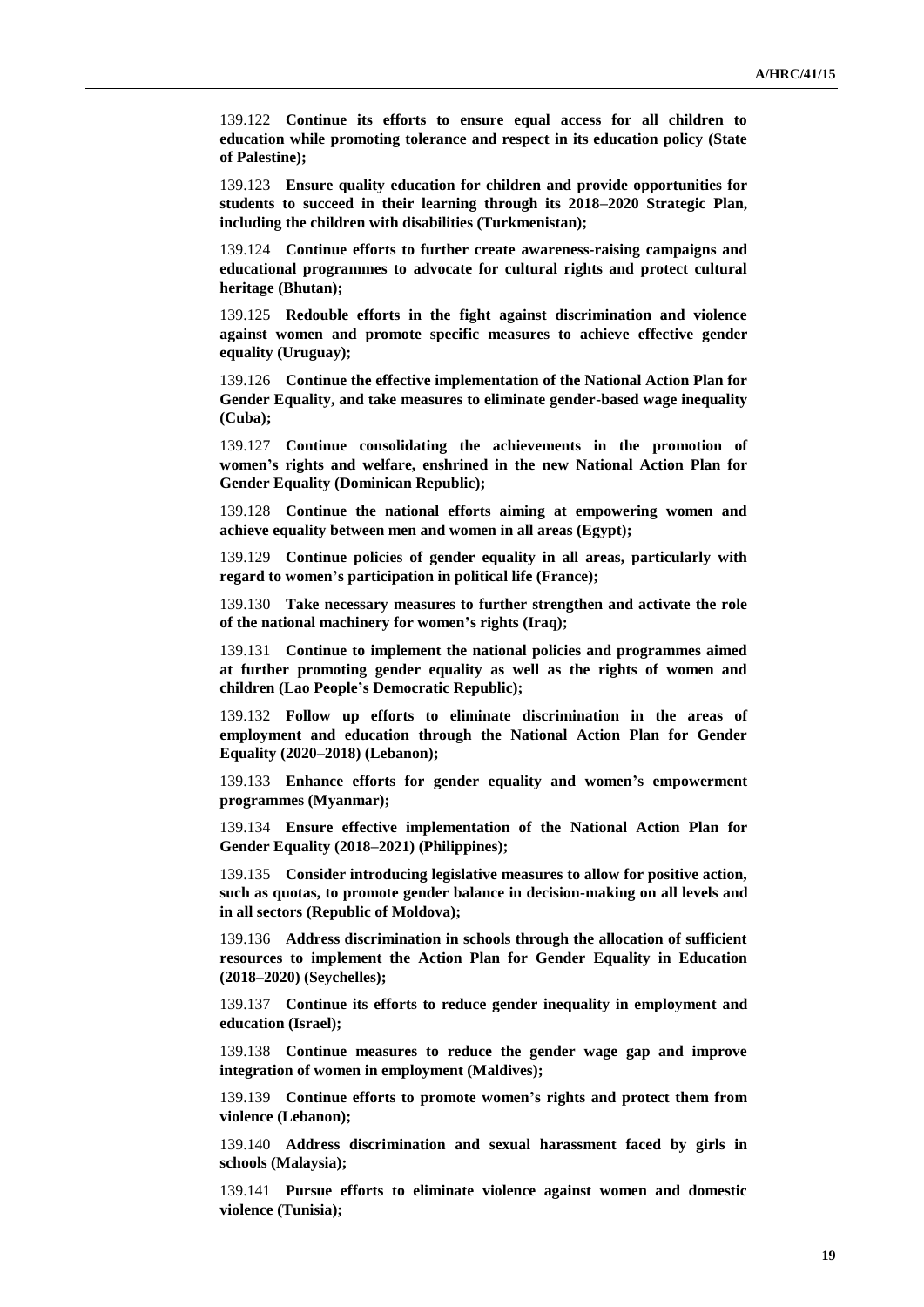139.142 **Further strengthen women's representation in decision-making positions (Bhutan);**

139.143 **Further strengthen efforts to increase the representation of women in decision-making positions in political, economic and cultural life (Bulgaria);**

139.144 **Promote the participation of women in the labour market and in decision-making positions in the public sector (Chile);**

139.145 **Strengthen the participation of women in political and public life and their representation in decision-making bodies (Ethiopia);**

139.146 **Increase the level of participation of women in the labour market (Hungary);**

139.147 **Strengthen the representation of women in decision-making positions in political life with a view to reaching the targets and quotas included in the national action plan on gender equality (Iceland);**

139.148 **Continue its commitment to increasing and promoting the participation of women in public and political life (Italy);**

139.149 **Take all necessary measures to increase the level of participation of women in the labour market, and their representation in senior positions both in the public and private sector, particularly decision-making positions in political life and peace negotiations, and adopt further measures to close the gender wage gap (Poland);**

139.150 **Adopt further measures to increase the level of participation of women in the labour market and to enable a balanced representation of men and women at all levels, including at senior and decision-making levels (Portugal);**

139.151 **Continue to involve more women and young people in public and political life and in the process of rapprochement between the Greek Cypriot and Turkish Cypriot communities (Slovakia);**

139.152 **Pursue efforts to strengthen gender equality and improve women's participation in decision-making areas (Tunisia);**

139.153 **Continue efforts to develop the plan of action for the implementation of Security Council resolution 1325 (2000) for the implementation of the agenda on women and peace and security (El Salvador);**

139.154 **Adopt the national action plan on the implementation of Security Council resolution 1325 (2000) on women and peace and security (Georgia);**

139.155 **Complete the elaboration of and adopt the first national action plan on women, peace and security (Greece);**

139.156 **Ensure the active participation of women in the peace process (Iceland);**

139.157 **Continue efforts to support the role of women in the success of the peace process (Oman);**

139.158 **Provide expeditious consideration to finalizing its first national action plan on women, peace and security and ensure its robust implementation (Philippines);**

139.159 **Accomplish preparation of the national action plan on women, peace and security (Ukraine);**

139.160 **Incorporate women in senior negotiating positions in future reunification talks (Australia);**

139.161 **Continue its efforts to provide care to unaccompanied migrant children, as well as respect for the principle of the best interests of the child (El Salvador);**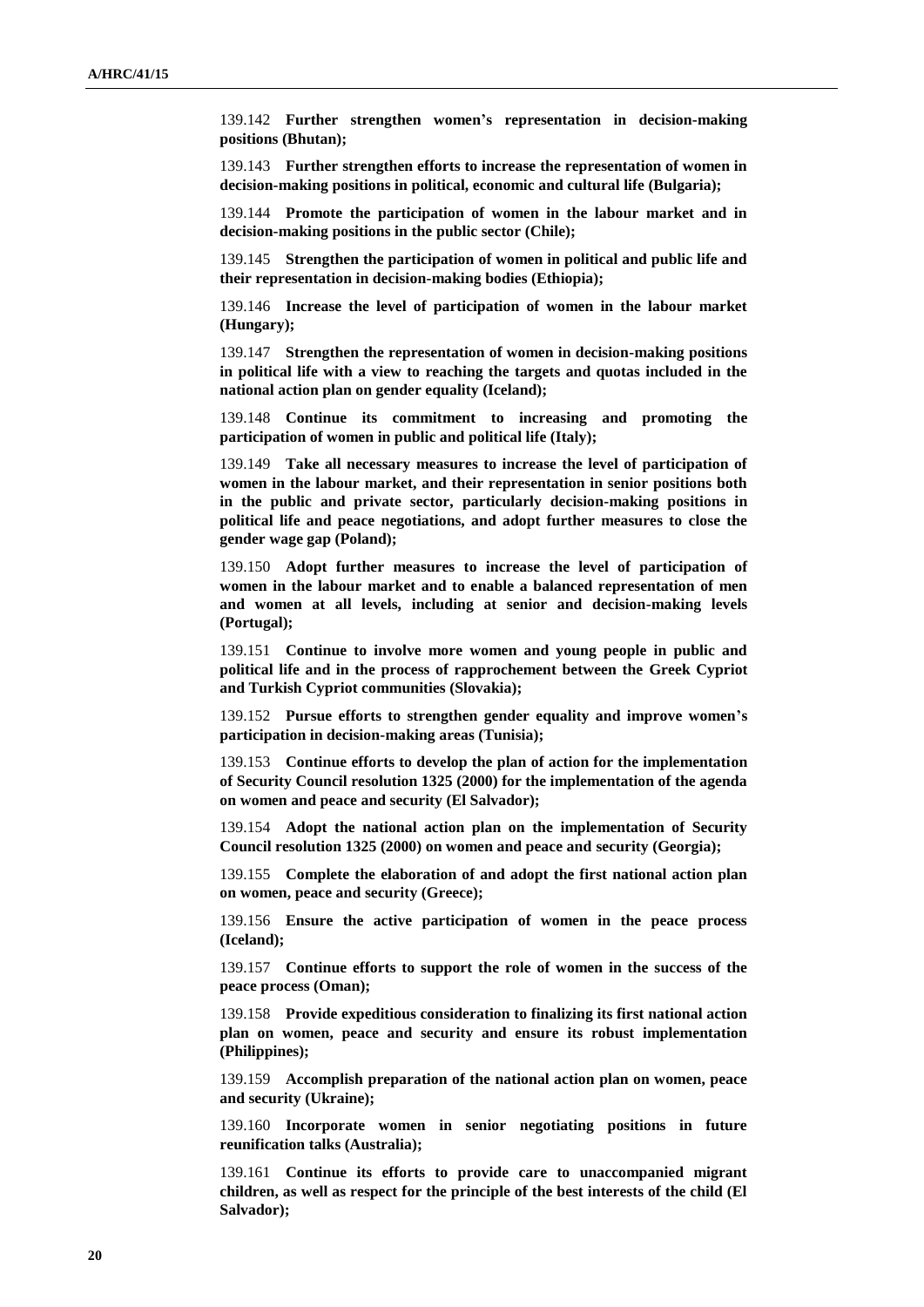139.162 **Continue its efforts to prevent and combat sexual abuse and exploitation of children, including child pornography (Islamic Republic of Iran);**

139.163 **Establish a fully-fledged mechanism to deal with cases of sexual abuse against children (Saudi Arabia);**

139.164 **Take measures to ensure that juvenile offenders are tried before a specialized court for juveniles and are separated from adults in detention facilities (Hungary);**

139.165 **Take measures to ensure that minors are tried by a specialized juvenile justice tribunal and are separated from adults in detention centres (Algeria);**

139.166 **Adopt measures to guarantee the full inclusion of people with disabilities in the labour market (Chile);**

139.167 **Increase access in the health-care sector for persons with disabilities to seek medical treatment (Malaysia);**

139.168 **Continue to improve interventions to protect the rights of children with disabilities and their families, especially within the educational, health and social sectors (Maldives);**

139.169 **Establish accessible monitoring and reporting mechanisms to detect, prevent and combat all forms of violence, including sexual violence, against persons with disabilities in all settings, including all the types of institutions, paying special attention to women and children with disabilities (Mexico);**

139.170 **Take the necessary steps to ensure that children with disabilities are provided with reasonable accommodation at all levels of education, in line with international standards, and review the legal definition of inclusive education, in line with the recommendations of the Committee on Economic, Social and Cultural Rights (Portugal);**

139.171 **Take measures to facilitate access to health services for persons with disabilities (Algeria);**

139.172 **Ensure the integration of children with disabilities in the child rights strategy (Qatar);**

139.173 **Continue to protect persons with disabilities by enabling access to health-care services (Senegal);**

139.174 **Continue with measures to improve the situation of persons with disabilities (Serbia);**

139.175 **Adopt a national plan of action or other measures that promote the integration of all minorities in society and respect for cultural, religious and linguistic diversity (Ecuador);**

139.176 **Continue its efforts to eradicate discrimination against minorities, including by campaigns to promote tolerance and respect for diversity (Romania);**

139.177 **Achieve progress in addressing any disparities, including social and economic barriers, faced by the minorities (Sri Lanka);**

139.178 **Ensure that migrant women have access to relevant information and victim support services (Croatia);**

139.179 **Facilitate the integration of migrants and persons under international protection residing in Cyprus, put in place alternatives to long-term detention of asylum seekers, including those whose request for asylum has been rejected, and ensure the rights of migrant workers who are domestic workers, particularly by protecting these workers vis-à-vis their employers (France);**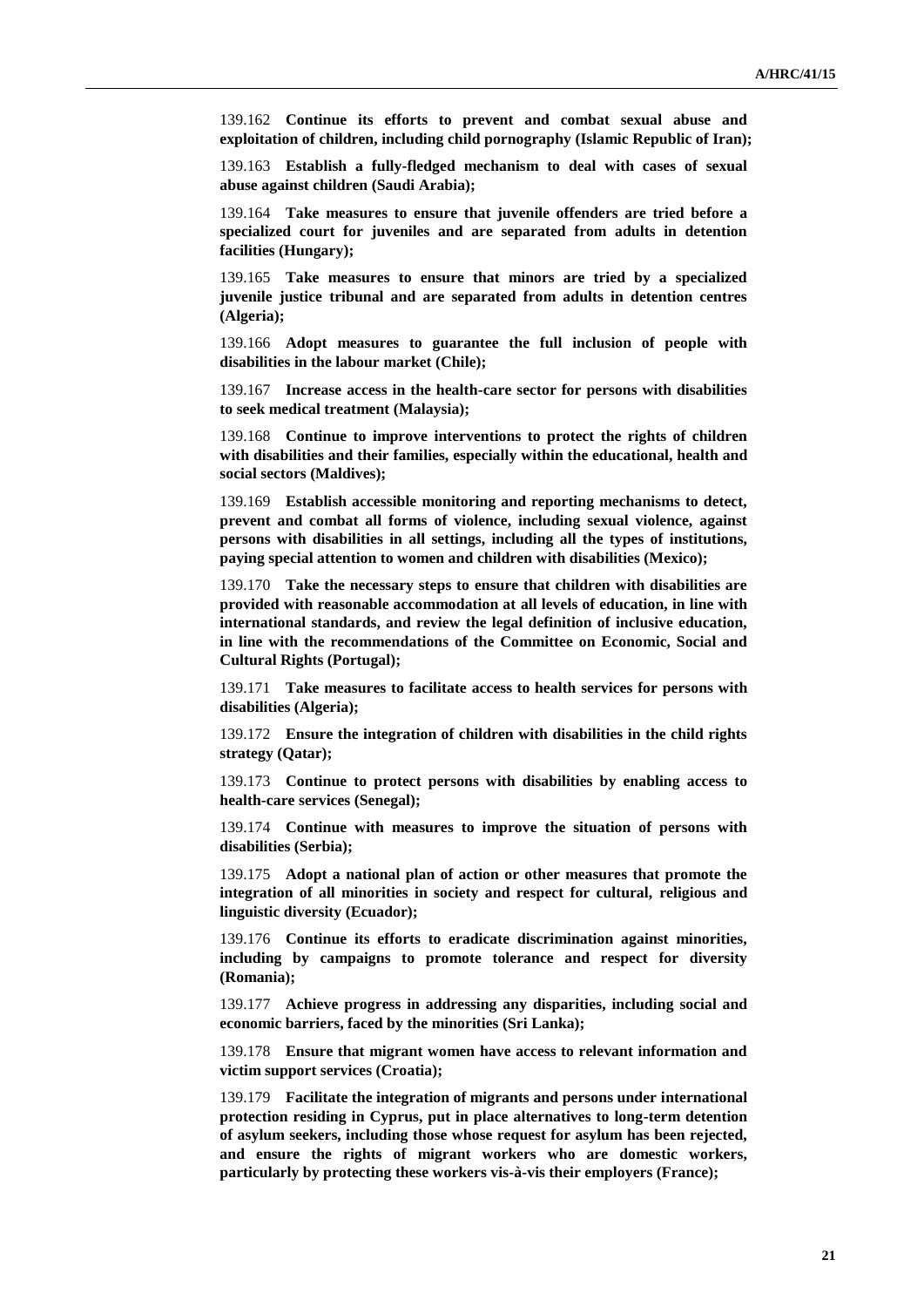139.180 **Continue efforts to improve the working conditions of migrant workers, to better protect their rights and to improve their integration in society (Viet Nam);**

139.181 **Improve its legal mechanism to protect the human rights of migrants, particularly unaccompanied migrant children (Islamic Republic of Iran);**

139.182 **Continue to ensure the protection of the rights of migrants (Nigeria);**

139.183 **Ensure that effective measures are in place to identify as early as possible victims of torture and trafficking, and provide them with immediate rehabilitation and priority access to the asylum determination procedure (Azerbaijan);**

139.184 **Take effective measures to improve the situation and protection of asylum seekers, in particular in order to advance their employment options and to tackle increasing homelessness (Germany);**

139.185 **Strengthen its efforts to advance the protection of asylum seekers, refugees and migrant workers by improving access to services and access to information on asylum procedures (Afghanistan);**

139.186 **Create a legal framework in the field of migration that guarantees the rights of all refugees and asylum seekers, as well as an effective legal and administrative framework for the elimination of discrimination for any reason, mainly origin or race (Mexico);**

139.187 **Take the necessary measures, including the revision of the asylum detention policy, to ensure that the detention of asylum seekers is applied only as a measure of last resort, after alternatives to detention have been duly examined and exhausted and for as short a period as possible, in line with the recommendations of the Committee against Torture and the Committee on Economic, Social and Cultural Rights (Portugal);**

139.188 **Review the Refugee Law, its related policies and their implementation in order to ensure that all asylum seekers have adequate access to health services, education and economic security, including by aligning the official assistance provided to asylum seekers to the State's guaranteed minimum income scheme (Sweden).**

140. **All conclusions and/or recommendations contained in the present report reflect the position of the submitting State(s) and/or the State under review. They should not be construed as endorsed by the Working Group as a whole.**